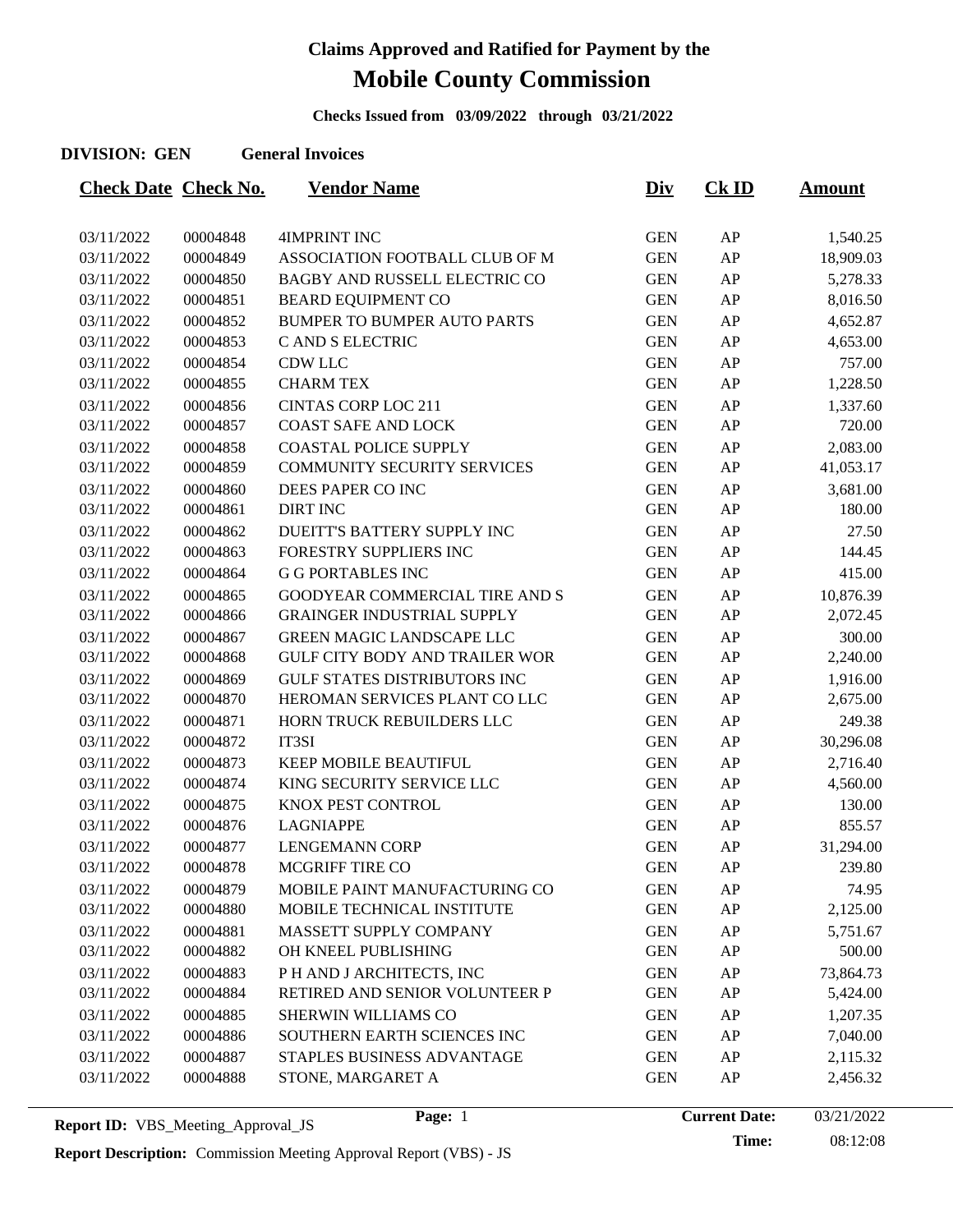**Checks Issued from 03/09/2022 through 03/21/2022**

### **DIVISION: GEN General Invoices**

| <b>Check Date Check No.</b> |          | <b>Vendor Name</b>                  | <u>Div</u> | <b>Ck ID</b> | <b>Amount</b> |
|-----------------------------|----------|-------------------------------------|------------|--------------|---------------|
|                             |          |                                     |            |              |               |
| 03/11/2022                  | 00004889 | TRACTOR AND EQUIPMENT CO            | <b>GEN</b> | AP           | 834.56        |
| 03/11/2022                  | 00004890 | TRIPLE POINT INDUSTRIES LLC         | <b>GEN</b> | AP           | 1,165.89      |
| 03/11/2022                  | 00004891 | TURFWELL ATHLETIC FIELDS            | <b>GEN</b> | AP           | 3,900.00      |
| 03/11/2022                  | 00004892 | <b>ULINE</b>                        | <b>GEN</b> | AP           | 18.53         |
| 03/11/2022                  | 00004893 | UNITI FIBER HOLDINGS INC            | <b>GEN</b> | AP           | 51,729.20     |
| 03/11/2022                  | 00004894 | VACUUM TRUCK SALES & SERVICES       | <b>GEN</b> | AP           | 2,225.16      |
| 03/11/2022                  | 00004895 | WESCO GAS AND WELDING SUPPLY I      | <b>GEN</b> | AP           | 703.00        |
| 03/11/2022                  | 00004896 | WILSON DISMUKES INC                 | <b>GEN</b> | AP           | 108.97        |
| 03/15/2022                  | 00004897 | ADAMS AND REESE LLP                 | <b>GEN</b> | AP           | 58,084.50     |
| 03/15/2022                  | 00004898 | ADVANTAGE FIRST AID SAFETY          | <b>GEN</b> | AP           | 31.30         |
| 03/15/2022                  | 00004899 | ALTAPOINTE HEALTH SYSTEMS INC       | <b>GEN</b> | AP           | 26,650.38     |
| 03/15/2022                  | 00004900 | AUDIO UNLIMITED INC                 | <b>GEN</b> | AP           | 1,229.00      |
| 03/15/2022                  | 00004901 | <b>AZALEA COFFEE SERVICE INC</b>    | <b>GEN</b> | AP           | 73.00         |
| 03/15/2022                  | 00004902 | <b>CINTAS CORP LOC 211</b>          | <b>GEN</b> | AP           | 708.77        |
| 03/15/2022                  | 00004903 | <b>COASTAL POLICE SUPPLY</b>        | <b>GEN</b> | AP           | 3,425.00      |
| 03/15/2022                  | 00004904 | <b>COMMUNITY SECURITY SERVICES</b>  | <b>GEN</b> | AP           | 27.48         |
| 03/15/2022                  | 00004905 | <b>G G PORTABLES INC</b>            | <b>GEN</b> | AP           | 88.14         |
| 03/15/2022                  | 00004906 | <b>GCIS SUPPLY COMPANY INC</b>      | <b>GEN</b> | AP           | 708.73        |
| 03/15/2022                  | 00004907 | GOODYEAR COMMERCIAL TIRE AND S      | <b>GEN</b> | AP           | 4,560.56      |
| 03/15/2022                  | 00004908 | <b>GRAINGER INDUSTRIAL SUPPLY</b>   | <b>GEN</b> | AP           | 1,593.13      |
| 03/15/2022                  | 00004909 | <b>GULF STATES DISTRIBUTORS INC</b> | <b>GEN</b> | AP           | 3,780.00      |
| 03/15/2022                  | 00004910 | <b>GWINS STATIONERY</b>             | <b>GEN</b> | AP           | 40.00         |
| 03/15/2022                  | 00004911 | <b>HOBART SERVICE</b>               | <b>GEN</b> | AP           | 3,282.76      |
| 03/15/2022                  | 00004912 | J HUNT ENTERPRISES GENERAL CON      | <b>GEN</b> | AP           | 402,288.54    |
| 03/15/2022                  | 00004913 | <b>JGBAG INC</b>                    | <b>GEN</b> | AP           | 475.00        |
| 03/15/2022                  | 00004914 | KING SECURITY SERVICE LLC           | <b>GEN</b> | AP           | 1,860.00      |
| 03/15/2022                  | 00004915 | KNOX PEST CONTROL                   | <b>GEN</b> | AP           | 1,500.00      |
| 03/15/2022                  | 00004916 | KRONBERGS FLAGS AND FLAGPOLES       | <b>GEN</b> | AP           | 216.00        |
| 03/15/2022                  | 00004917 | LADD SUPPLY CO INC                  | <b>GEN</b> | AP           | 857.69        |
| 03/15/2022                  | 00004918 | LEGAL SERVICES ALABAMA INC          | <b>GEN</b> | AP           | 6,740.29      |
| 03/15/2022                  | 00004919 | M D BELL CO INC                     | <b>GEN</b> | AP           | 3,500.00      |
| 03/15/2022                  | 00004920 | <b>MCGRIFF TIRE CO</b>              | <b>GEN</b> | AP           | 1,643.65      |
| 03/15/2022                  | 00004921 | MERCHANTS FOOD SERVICE              | <b>GEN</b> | AP           | 27.63         |
| 03/15/2022                  | 00004922 | MIKE HOFFMANS EQUIPMENT SERVIC      | <b>GEN</b> | AP           | 1,254.12      |
| 03/15/2022                  | 00004923 | MOBILE CO FOSTER GRANDPARENT P      | <b>GEN</b> | AP           | 16,883.01     |
| 03/15/2022                  | 00004924 | MOBILE JANITORIAL AND PAPER CO      | <b>GEN</b> | AP           | 282.08        |
| 03/15/2022                  | 00004925 | MOBILE PAINT MANUFACTURING CO       | <b>GEN</b> | AP           | 1,154.28      |
| 03/15/2022                  | 00004926 | MORROWS CONTRACTING INC             | <b>GEN</b> | AP           | 10,421.00     |
| 03/15/2022                  | 00004927 | MOTT MACDONALD                      | <b>GEN</b> | AP           | 29,271.32     |
| 03/15/2022                  | 00004928 | MASSETT SUPPLY COMPANY              | <b>GEN</b> | AP           | 1,840.97      |
| 03/15/2022                  | 00004929 | SEMMES COMMUNITY CENTER             | <b>GEN</b> | AP           | 475.00        |
|                             |          |                                     |            |              |               |

**Report Description:** Commission Meeting Approval Report (VBS) - JS

Page: 2 **Current Date:** 03/21/2022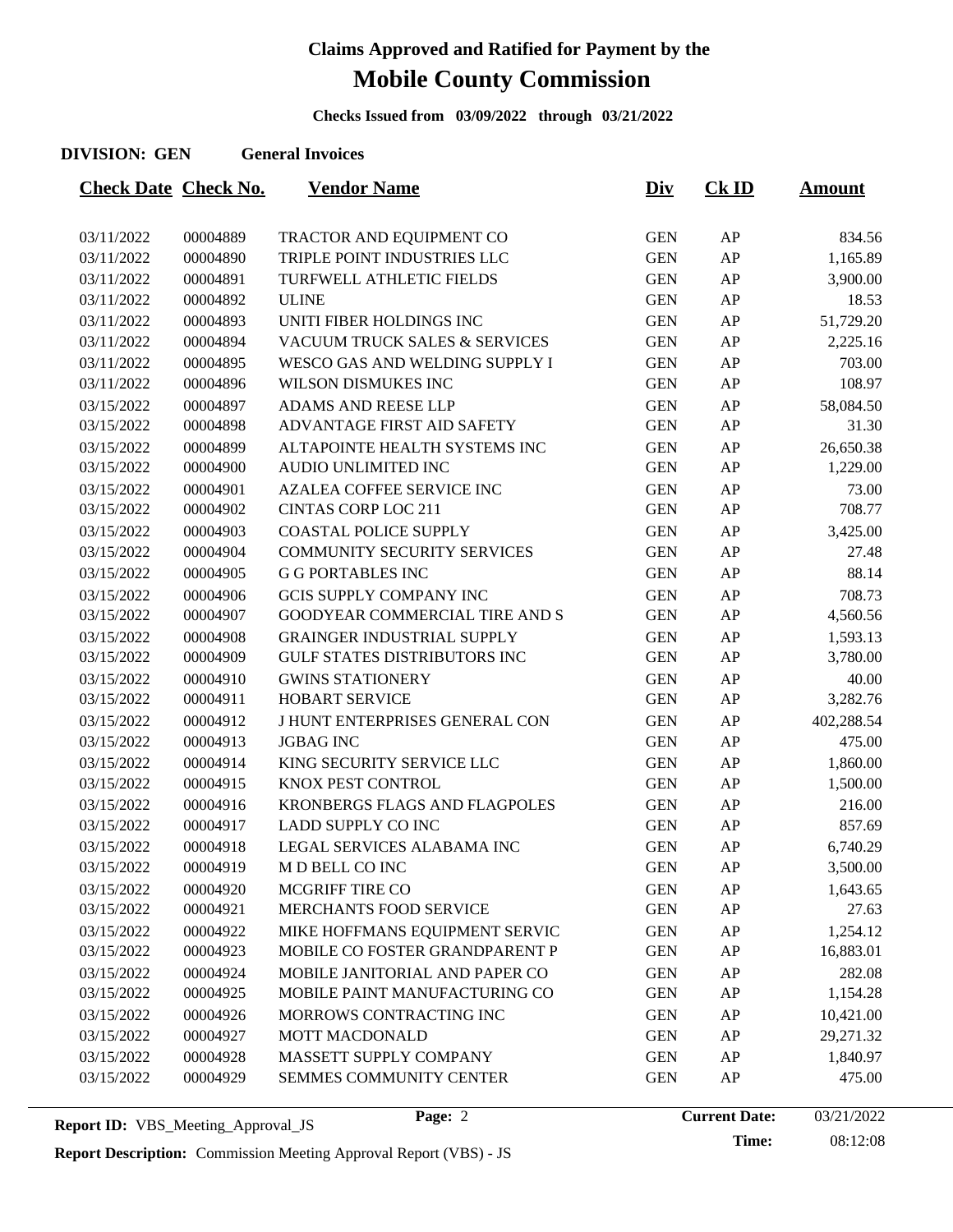**Checks Issued from 03/09/2022 through 03/21/2022**

### **DIVISION: GEN General Invoices**

| <b>Check Date Check No.</b> |                      | <b>Vendor Name</b>               | <u>Div</u> | $CK$ ID  | <u>Amount</u>      |
|-----------------------------|----------------------|----------------------------------|------------|----------|--------------------|
|                             |                      | SENIOR COMPANION PROGRAM OF MO   | <b>GEN</b> |          |                    |
| 03/15/2022<br>03/15/2022    | 00004930<br>00004931 | SHERWIN WILLIAMS CO              | <b>GEN</b> | AP<br>AP | 27,680.59<br>83.40 |
| 03/15/2022                  | 00004932             | VIC REAL ESTATE LLC              | <b>GEN</b> | AP       | 1,800.00           |
| 03/15/2022                  | 00004933             | WAS DESIGN INC                   | <b>GEN</b> | AP       | 5,355.93           |
| 03/15/2022                  |                      | WESCO GAS AND WELDING SUPPLY I   | <b>GEN</b> | AP       |                    |
| 03/18/2022                  | 00004934<br>00004935 | <b>AARMS LLC</b>                 | <b>GEN</b> | AP       | 331.68<br>175.00   |
|                             | 00004936             | <b>AZALEA COFFEE SERVICE INC</b> | <b>GEN</b> | AP       | 33.50              |
| 03/18/2022<br>03/18/2022    | 00004937             | BAGBY AND RUSSELL ELECTRIC CO    | <b>GEN</b> | AP       |                    |
|                             |                      |                                  |            |          | 38,510.91          |
| 03/18/2022                  | 00004938             | <b>BAY NURSING INC</b>           | <b>GEN</b> | AP       | 13,486.25          |
| 03/18/2022                  | 00004939             | <b>BEARD EQUIPMENT CO</b>        | <b>GEN</b> | AP       | 97,000.74          |
| 03/18/2022                  | 00004940             | C AND S ELECTRIC                 | <b>GEN</b> | AP       | 510.50             |
| 03/18/2022                  | 00004941             | <b>CHARM TEX</b>                 | <b>GEN</b> | AP       | 3,446.40           |
| 03/18/2022                  | 00004942             | <b>CINTAS CORP LOC 211</b>       | <b>GEN</b> | AP       | 2,446.34           |
| 03/18/2022                  | 00004943             | <b>CLAREMONT PROPERTY CO</b>     | <b>GEN</b> | AP       | 488,029.88         |
| 03/18/2022                  | 00004944             | <b>COAST SAFE AND LOCK</b>       | <b>GEN</b> | AP       | 200.00             |
| 03/18/2022                  | 00004945             | <b>DIRT INC</b>                  | <b>GEN</b> | AP       | 2,040.00           |
| 03/18/2022                  | 00004946             | <b>FORD LUMBER CO</b>            | <b>GEN</b> | AP       | 638.40             |
| 03/18/2022                  | 00004947             | GOODYEAR COMMERCIAL TIRE AND S   | <b>GEN</b> | AP       | 43.45              |
| 03/18/2022                  | 00004948             | <b>INNOVA FLYING DISC GOLF</b>   | <b>GEN</b> | AP       | 6,721.79           |
| 03/18/2022                  | 00004949             | KING SECURITY SERVICE LLC        | <b>GEN</b> | AP       | 2,460.00           |
| 03/18/2022                  | 00004950             | <b>LADSCO INC</b>                | <b>GEN</b> | AP       | 417.32             |
| 03/18/2022                  | 00004951             | <b>LAGNIAPPE</b>                 | <b>GEN</b> | AP       | 108.87             |
| 03/18/2022                  | 00004952             | MERCHANTS FOOD SERVICE           | <b>GEN</b> | AP       | 230.14             |
| 03/18/2022                  | 00004953             | MIKE HOFFMANS EQUIPMENT SERVIC   | <b>GEN</b> | AP       | 262.50             |
| 03/18/2022                  | 00004954             | MOBILE AREA EDUCATION FOUNDATI   | <b>GEN</b> | AP       | 22,500.00          |
| 03/18/2022                  | 00004955             | MOBILE CO HEALTH DEPT            | <b>GEN</b> | AP       | 8,334.52           |
| 03/18/2022                  | 00004956             | MORROWS CONTRACTING INC          | <b>GEN</b> | AP       | 1,170.00           |
| 03/18/2022                  | 00004957             | MASSETT SUPPLY COMPANY           | <b>GEN</b> | AP       | 2,258.46           |
| 03/18/2022                  | 00004958             | NSPIRE U LLC                     | <b>GEN</b> | AP       | 2,500.00           |
| 03/18/2022                  | 00004959             | P H AND J ARCHITECTS, INC        | <b>GEN</b> | AP       | 9,274.09           |
| 03/18/2022                  | 00004960             | SATSUMA SCHOOL SYSTEM            | <b>GEN</b> | AP       | 266.49             |
| 03/18/2022                  | 00004961             | <b>SHERWIN WILLIAMS CO</b>       | <b>GEN</b> | AP       | 55.60              |
| 03/18/2022                  | 00004962             | SPHERION STAFFING LLC            | <b>GEN</b> | AP       | 1,896.60           |
| 03/18/2022                  | 00004963             | STAPLES BUSINESS ADVANTAGE       | <b>GEN</b> | AP       | 175.84             |
| 03/18/2022                  | 00004964             | T S WALL AND SONS                | <b>GEN</b> | AP       | 162.00             |
| 03/18/2022                  | 00004965             | TINDLE CONSTRUCTION LLC          | <b>GEN</b> | AP       | 80,714.35          |
| 03/18/2022                  | 00004966             | <b>ULINE</b>                     | <b>GEN</b> | AP       | 130.28             |
| 03/18/2022                  | 00004967             | WITTICHEN SUPPLY CO INC          | <b>GEN</b> | AP       | 1,954.36           |
| 03/11/2022                  | 00400453             | A T AND T MOBILITY               | <b>GEN</b> | AP       | 3,802.86           |
| 03/11/2022                  | 00400454             | <b>AED SUPERSTORE</b>            | <b>GEN</b> | AP       | 481.75             |
| 03/11/2022                  | 00400455             | AIRGAS USA LLC                   | <b>GEN</b> | AP       | 168.47             |
|                             |                      |                                  |            |          |                    |

Page: 3 **Current Date:** 03/21/2022

**Time:** 08:12:08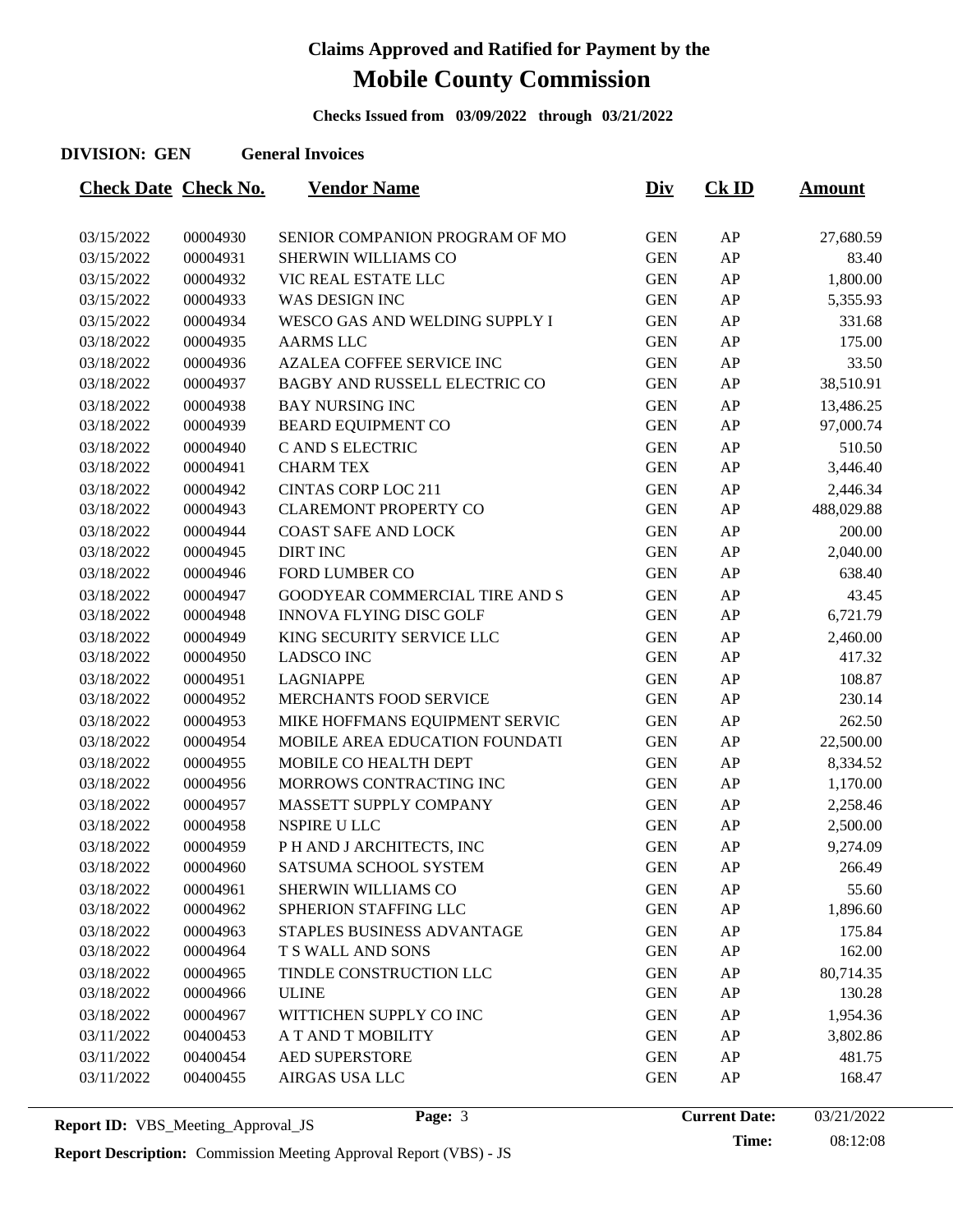**Checks Issued from 03/09/2022 through 03/21/2022**

#### **DIVISION: GEN General Invoices**

| <b>Check Date Check No.</b> |          | <b>Vendor Name</b>             | <u>Div</u> | <u>Ck ID</u> | <b>Amount</b> |
|-----------------------------|----------|--------------------------------|------------|--------------|---------------|
|                             |          |                                |            |              |               |
| 03/11/2022                  | 00400456 | <b>AIRWIND INC</b>             | <b>GEN</b> | AP           | 600.00        |
| 03/11/2022                  | 00400457 | ALABAMA INTERACTIVE LLC        | <b>GEN</b> | AP           | 770.00        |
| 03/11/2022                  | 00400458 | ALABAMA LAW INSTITUTE          | <b>GEN</b> | AP           | 1,000.00      |
| 03/11/2022                  | 00400459 | <b>ALABAMA POWER CO</b>        | <b>GEN</b> | AP           | 151,142.96    |
| 03/11/2022                  | 00400460 | <b>ALABAMA POWER CO</b>        | <b>GEN</b> | AP           | 4,551.22      |
| 03/11/2022                  | 00400461 | ALABAMA POWER CO               | <b>GEN</b> | AP           | 271.37        |
| 03/11/2022                  | 00400462 | <b>ALABAMA POWER CO</b>        | <b>GEN</b> | AP           | 112.00        |
| 03/11/2022                  | 00400463 | ALABAMA POWER CO               | <b>GEN</b> | AP           | 81.67         |
| 03/11/2022                  | 00400464 | <b>ALABAMA POWER CO</b>        | <b>GEN</b> | AP           | 23.17         |
| 03/11/2022                  | 00400465 | <b>ALABAMA POWER CO</b>        | <b>GEN</b> | AP           | 127.81        |
| 03/11/2022                  | 00400466 | <b>ALABAMA POWER CO</b>        | <b>GEN</b> | AP           | 37.03         |
| 03/11/2022                  | 00400467 | <b>ALABAMA POWER CO</b>        | <b>GEN</b> | AP           | 310.58        |
| 03/11/2022                  | 00400468 | <b>ALABAMA POWER CO</b>        | <b>GEN</b> | AP           | 300.70        |
| 03/11/2022                  | 00400469 | ALABAMA POWER CO               | <b>GEN</b> | AP           | 83.78         |
| 03/11/2022                  | 00400470 | <b>ALABAMA POWER CO</b>        | <b>GEN</b> | AP           | 532.42        |
| 03/11/2022                  | 00400471 | ALABAMA POWER CO               | <b>GEN</b> | AP           | 137.42        |
| 03/11/2022                  | 00400472 | <b>ALABAMA POWER CO</b>        | <b>GEN</b> | AP           | 3,277.36      |
| 03/11/2022                  | 00400473 | <b>ALABAMA POWER CO</b>        | <b>GEN</b> | AP           | 53.13         |
| 03/11/2022                  | 00400474 | <b>ALABAMA POWER CO</b>        | <b>GEN</b> | AP           | 361.08        |
| 03/11/2022                  | 00400475 | <b>ALABAMA POWER CO</b>        | <b>GEN</b> | AP           | 154.04        |
| 03/11/2022                  | 00400476 | ALABAMA POWER CO               | <b>GEN</b> | AP           | 44.33         |
| 03/11/2022                  | 00400477 | <b>ALABAMA POWER CO</b>        | <b>GEN</b> | AP           | 283.53        |
| 03/11/2022                  | 00400478 | <b>ALABAMA POWER CO</b>        | <b>GEN</b> | AP           | 2,836.91      |
| 03/11/2022                  | 00400479 | ALABAMA POWER CO               | <b>GEN</b> | AP           | 783.94        |
| 03/11/2022                  | 00400480 | <b>ALACOURT COM</b>            | <b>GEN</b> | AP           | 92.00         |
| 03/11/2022                  | 00400481 | <b>ALACOURT COM</b>            | <b>GEN</b> | AP           | 162.75        |
| 03/11/2022                  | 00400482 | AMERICAN FOODS INC             | <b>GEN</b> | AP           | 2,089.90      |
| 03/11/2022                  | 00400483 | ANIMAL CARE CENTER OF MOBILE   | <b>GEN</b> | AP           | 526.41        |
| 03/11/2022                  | 00400484 | ARAMARK SERVICES INC           | <b>GEN</b> | AP           | 137,555.52    |
| 03/11/2022                  | 00400485 | <b>AT AND T</b>                | <b>GEN</b> | AP           | 132.33        |
| 03/11/2022                  | 00400486 | AT AND T                       | <b>GEN</b> | AP           | 112.85        |
| 03/11/2022                  | 00400487 | BEN M RADCLIFF CONTRACTOR INC  | <b>GEN</b> | AP           | 526,937.04    |
| 03/11/2022                  | 00400488 | BEST BUY BUSINESS ADVANTAGE AC | <b>GEN</b> | AP           | 449.97        |
| 03/11/2022                  | 00400489 | <b>BOB BARKER CO INC</b>       | <b>GEN</b> | AP           | 873.82        |
| 03/11/2022                  | 00400490 | BORDEN DAIRY COMPANY           | <b>GEN</b> | AP           | 582.66        |
| 03/11/2022                  | 00400491 | <b>CAMPER CITY</b>             | <b>GEN</b> | AP           | 735.00        |
| 03/11/2022                  | 00400492 | <b>CENTURYLINK</b>             | <b>GEN</b> | AP           | 157.16        |
| 03/11/2022                  | 00400493 | <b>CITY ELECTRIC SUPPLY</b>    | <b>GEN</b> | AP           | 125.00        |
| 03/11/2022                  | 00400494 | COCA-COLA BOTTLING COMPANY UNI | <b>GEN</b> | AP           | 149.25        |
| 03/11/2022                  | 00400495 | <b>COMCAST CABLE</b>           | <b>GEN</b> | AP           | 12.64         |
| 03/11/2022                  | 00400496 | COMPLETE MANAGEMENT GROUP LLC  | <b>GEN</b> | AP           | 785.00        |
|                             |          |                                |            |              |               |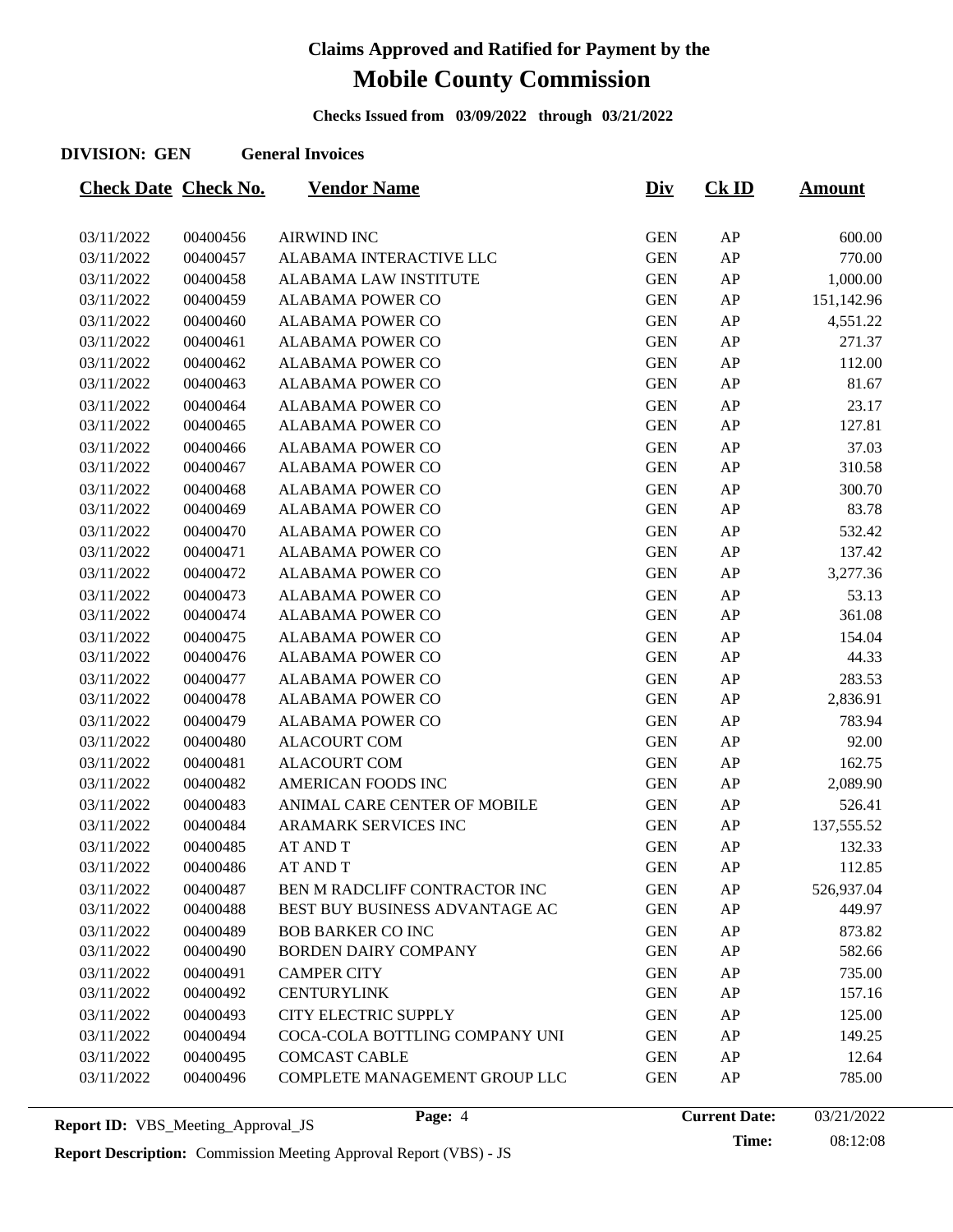**Checks Issued from 03/09/2022 through 03/21/2022**

### **DIVISION: GEN General Invoices**

| <b>Check Date Check No.</b> |          | <b>Vendor Name</b>                    | <u>Div</u> | $CK$ ID    | <b>Amount</b> |
|-----------------------------|----------|---------------------------------------|------------|------------|---------------|
|                             |          |                                       |            |            |               |
| 03/11/2022                  | 00400497 | CPC SOFTWARE SOLUTIONS                | <b>GEN</b> | ${\sf AP}$ | 95.59         |
| 03/11/2022                  | 00400498 | <b>CUSTOM DESIGNS</b>                 | <b>GEN</b> | AP         | 30.00         |
| 03/11/2022                  | 00400499 | <b>CUTTING EDGE AUTOMOTIVE SOLUTI</b> | <b>GEN</b> | AP         | 8,395.00      |
| 03/11/2022                  | 00400500 | <b>CVS PHARMACY</b>                   | <b>GEN</b> | AP         | 37.64         |
| 03/11/2022                  | 00400501 | DAVISON FUELS INC                     | <b>GEN</b> | AP         | 2,343.95      |
| 03/11/2022                  | 00400502 | DEX IMAGING INC                       | <b>GEN</b> | AP         | 50.45         |
| 03/11/2022                  | 00400503 | <b>DISH</b>                           | <b>GEN</b> | AP         | 87.55         |
| 03/11/2022                  | 00400504 | <b>DISH</b>                           | <b>GEN</b> | AP         | 79.61         |
| 03/11/2022                  | 00400505 | <b>EMPIRE TRUCK SALES INC</b>         | <b>GEN</b> | AP         | 852.88        |
| 03/11/2022                  | 00400506 | ENGLISH COLOR AND SUPPLY INC          | <b>GEN</b> | AP         | 1,194.30      |
| 03/11/2022                  | 00400507 | FEDERAL EXPRESS CORP                  | <b>GEN</b> | AP         | 7.54          |
| 03/11/2022                  | 00400508 | FEDERAL EXPRESS CORP                  | <b>GEN</b> | AP         | 15.75         |
| 03/11/2022                  | 00400509 | FEDERAL EXPRESS CORP                  | <b>GEN</b> | AP         | 88.51         |
| 03/11/2022                  | 00400510 | FUQUA PROCESS SERVICE INC             | <b>GEN</b> | AP         | 225.00        |
| 03/11/2022                  | 00400511 | <b>GALLS LLC</b>                      | <b>GEN</b> | AP         | 1,121.00      |
| 03/11/2022                  | 00400512 | <b>GENERAL FUND</b>                   | <b>GEN</b> | AP         | 11,889.12     |
| 03/11/2022                  | 00400513 | GOLDEN TOUCH COMMERCIAL CLEANI        | <b>GEN</b> | AP         | 2,500.00      |
| 03/11/2022                  | 00400514 | GOODWYN MILLS CAWOOD LLC              | <b>GEN</b> | AP         | 814.00        |
| 03/11/2022                  | 00400515 | <b>GORAM AIR CONDITIONING CO INC</b>  | <b>GEN</b> | AP         | 8,020.00      |
| 03/11/2022                  | 00400516 | <b>GRAND BAY WATER WORKS BOARD</b>    | <b>GEN</b> | AP         | 90.71         |
| 03/11/2022                  | 00400517 | GT DISTRIBUTORS INC                   | <b>GEN</b> | AP         | 1,245.44      |
| 03/11/2022                  | 00400518 | GULF COAST TRUCK AND EQUIPMENT        | <b>GEN</b> | AP         | 595.61        |
| 03/11/2022                  | 00400519 | HARBINS, HELEN B                      | <b>GEN</b> | AP         | 500.00        |
| 03/11/2022                  | 00400520 | HAVEN HILL EGG CO INC                 | <b>GEN</b> | AP         | 120.60        |
| 03/11/2022                  | 00400521 | HOME DEPOT, THE                       | <b>GEN</b> | AP         | 452.75        |
| 03/11/2022                  | 00400522 | I-CON SYSTEMS INC.                    | <b>GEN</b> | AP         | 3,451.50      |
| 03/11/2022                  | 00400523 | <b>ICS</b>                            | <b>GEN</b> | AP         | 13,912.50     |
| 03/11/2022                  | 00400524 | <b>ID WHOLESALER</b>                  | <b>GEN</b> | AP         | 451.30        |
| 03/11/2022                  | 00400525 | <b>INGENUITY INC</b>                  | <b>GEN</b> | AP         | 18,000.00     |
| 03/11/2022                  | 00400526 | <b>INTEGRA WATER LLC</b>              | <b>GEN</b> | AP         | 7,516.84      |
| 03/11/2022                  | 00400527 | J E TURNER ELEMENTARY SCHOOL P        | <b>GEN</b> | AP         | 16,839.00     |
| 03/11/2022                  | 00400529 | KENTWOOD SPRING WATER CO              | <b>GEN</b> | AP         | 37.90         |
| 03/11/2022                  | 00400530 | KENWORTH OF MOBILE INC                | <b>GEN</b> | AP         | 3,340.33      |
| 03/11/2022                  | 00400531 | KITTRELL AUTO GLASS LLC               | <b>GEN</b> | AP         | 2,520.00      |
| 03/11/2022                  | 00400532 | LAWSON PRODUCTS INC                   | <b>GEN</b> | AP         | 668.45        |
| 03/11/2022                  | 00400533 | <b>LYONS LAW FIRM</b>                 | <b>GEN</b> | AP         | 4,167.00      |
| 03/11/2022                  | 00400534 | <b>MARTIN MARIETTA MATERIALS</b>      | <b>GEN</b> | AP         | 19,863.99     |
| 03/11/2022                  | 00400535 | MCCONNELL AUTOMOTIVE CORP             | <b>GEN</b> | AP         | 730.37        |
| 03/11/2022                  | 00400536 | MOBILE AUTOMOTIVE ASSOCIATES L        | <b>GEN</b> | AP         | 174.75        |
| 03/11/2022                  | 00400537 | MOBILE CO WATER SEWER AND FIRE        | <b>GEN</b> | AP         | 270.09        |
| 03/11/2022                  | 00400538 | MOBILE LUMBER AND BLDG MATERIA        | <b>GEN</b> | AP         | 895.97        |
|                             |          |                                       |            |            |               |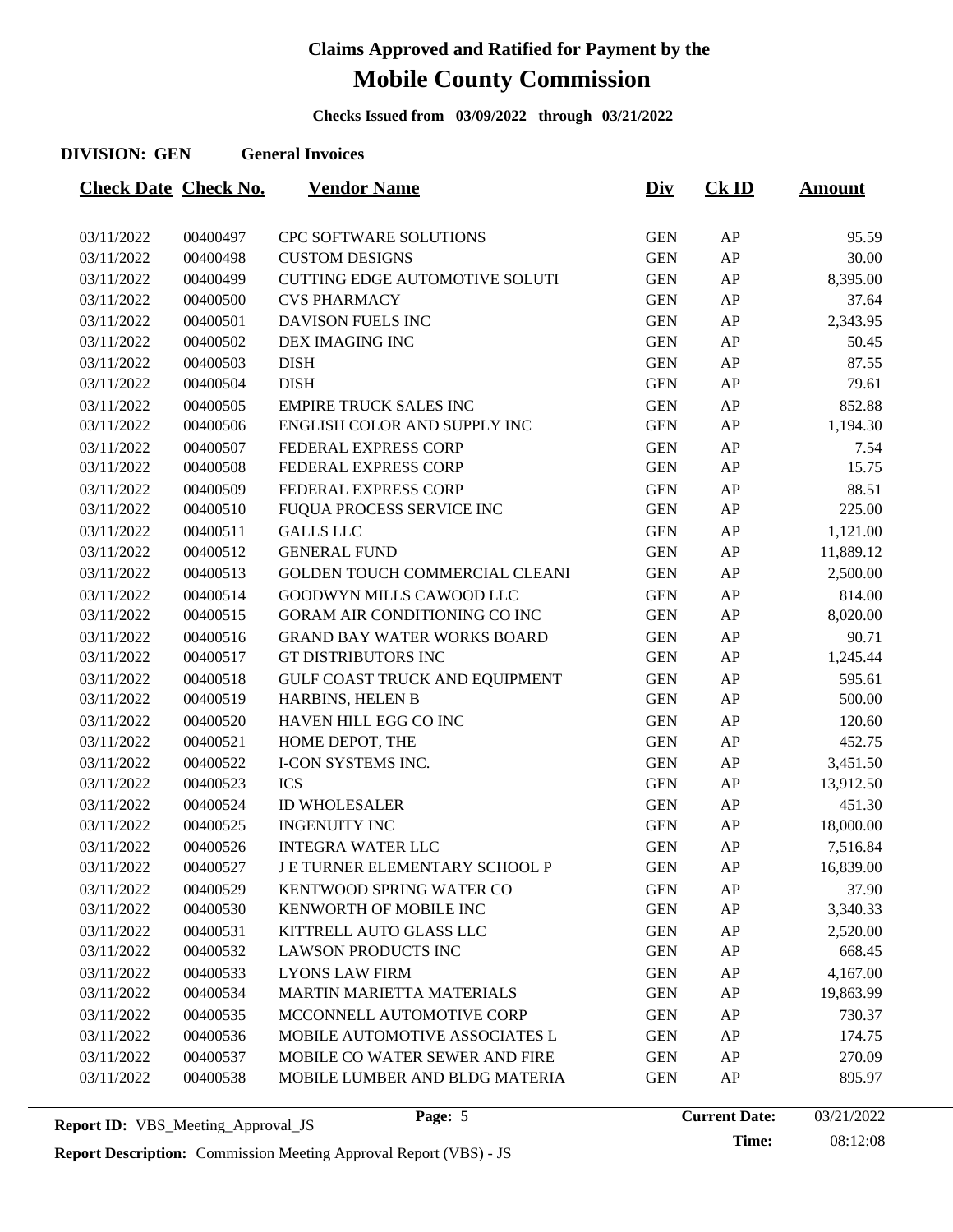**Checks Issued from 03/09/2022 through 03/21/2022**

### **DIVISION: GEN General Invoices**

| <b>Check Date Check No.</b> |          | <u>Vendor Name</u>             | <u>Div</u> | $CK$ ID | <u>Amount</u> |
|-----------------------------|----------|--------------------------------|------------|---------|---------------|
|                             |          |                                |            |         |               |
| 03/11/2022                  | 00400539 | LITHIA TENNESSEE HOLDING INC   | <b>GEN</b> | AP      | 400.00        |
| 03/11/2022                  | 00400540 | MOFFETT ROAD ACE HARDWARE LLC  | <b>GEN</b> | AP      | 85.55         |
| 03/11/2022                  | 00400541 | MSC INDUSTRIAL SUPPLY CO       | <b>GEN</b> | AP      | 192.90        |
| 03/11/2022                  | 00400542 | MULLINAX FORD OF MOBILE LLC    | <b>GEN</b> | AP      | 7,689.27      |
| 03/11/2022                  | 00400543 | O REILLY AUTOMOTIVE STORES INC | <b>GEN</b> | AP      | 91.80         |
| 03/11/2022                  | 00400544 | OAKS, GREG                     | <b>GEN</b> | AP      | 215.12        |
| 03/11/2022                  | 00400545 | OFFICE DEPOT                   | <b>GEN</b> | AP      | 755.22        |
| 03/11/2022                  | 00400546 | OLENSKY BROTHERS OFFICE PRODUC | <b>GEN</b> | AP      | 758.70        |
| 03/11/2022                  | 00400547 | PALMERS AIRPORT TOYOTA         | <b>GEN</b> | AP      | 151.46        |
| 03/11/2022                  | 00400548 | PINNACLE NETWORX LLC           | <b>GEN</b> | AP      | 1,349.00      |
| 03/11/2022                  | 00400549 | PIPES IV, SAMUEL W             | <b>GEN</b> | AP      | 614.08        |
| 03/11/2022                  | 00400550 | RANGER ENVIRONMENTAL SERVICES  | <b>GEN</b> | AP      | 393.75        |
| 03/11/2022                  | 00400551 | ROBINSON, JANICE               | <b>GEN</b> | AP      | 500.00        |
| 03/11/2022                  | 00400552 | ROGERS AND WILLARD INC         | <b>GEN</b> | AP      | 140,291.70    |
| 03/11/2022                  | 00400553 | SATSUMA WATER AND SEWER        | <b>GEN</b> | AP      | 900.00        |
| 03/11/2022                  | 00400554 | SERVPRO OF NORTH AND NORTHWEST | <b>GEN</b> | AP      | 1,236.00      |
| 03/11/2022                  | 00400555 | <b>SHARP ELECTRONICS CORP</b>  | <b>GEN</b> | AP      | 124.49        |
| 03/11/2022                  | 00400556 | <b>SNAP ON TOOLS</b>           | <b>GEN</b> | AP      | 674.65        |
| 03/11/2022                  | 00400557 | SOUTH ALABAMA UTILITIES        | <b>GEN</b> | AP      | 401.69        |
| 03/11/2022                  | 00400558 | SOUTHERN PIPE AND SUPPLY CO IN | <b>GEN</b> | AP      | 88.80         |
| 03/11/2022                  | 00400559 | SOUTHERN TIRE MART LLC         | <b>GEN</b> | AP      | 888.05        |
| 03/11/2022                  | 00400560 | SPEEGLE HOFFMAN HOLMAN & HOLIF | <b>GEN</b> | AP      | 260.00        |
| 03/11/2022                  | 00400561 | SRD ELECTRICAL SERVICES LLC    | <b>GEN</b> | AP      | 3,178.00      |
| 03/11/2022                  | 00400562 | THE PARTS HOUSE                | <b>GEN</b> | AP      | 4,435.99      |
| 03/11/2022                  | 00400563 | THOMPSON TRACTOR CO INC        | <b>GEN</b> | AP      | 1,162.50      |
| 03/11/2022                  | 00400564 | WEST PUBLISHING CORPORATION    | <b>GEN</b> | AP      | 3,374.57      |
| 03/11/2022                  | 00400565 | TOOL EXPO CORPORATION          | <b>GEN</b> | AP      | 27.90         |
| 03/11/2022                  | 00400566 | VISION SECURITY TECHNOLOGIES   | <b>GEN</b> | AP      | 14,231.78     |
| 03/11/2022                  | 00400567 | WARD INTERNATIONAL TRUCKS OF A | <b>GEN</b> | AP      | 5,693.89      |
| 03/11/2022                  | 00400568 | WATCH SYSTEMS LLC              | <b>GEN</b> | AP      | 118.32        |
| 03/11/2022                  | 00400569 | WATER WORKS AND SEWER BOARD    | <b>GEN</b> | AP      | 3,194.42      |
| 03/11/2022                  | 00400570 | <b>WAYLON HOWELL</b>           | <b>GEN</b> | AP      | 2,835.00      |
| 03/11/2022                  | 00400571 | WILLIAMS, DANIEL A             | <b>GEN</b> | AP      | 680.00        |
| 03/11/2022                  | 00400573 | <b>XEROX CORP</b>              | <b>GEN</b> | AP      | 4,319.41      |
| 03/11/2022                  | 00400574 | <b>ZORO</b>                    | <b>GEN</b> | AP      | 214.33        |
| 03/15/2022                  | 00400575 | A T AND T MOBILITY             | <b>GEN</b> | AP      | 5,421.80      |
| 03/15/2022                  | 00400576 | A T AND T MOBILITY             | <b>GEN</b> | AP      | 79.98         |
| 03/15/2022                  | 00400577 | LAW ENFORCEMENT TARGETS INC    | <b>GEN</b> | AP      | 4,941.82      |
| 03/15/2022                  | 00400578 | ADMINISTRATIVE OFFICE OF COURT | <b>GEN</b> | AP      | 105,458.69    |
| 03/15/2022                  | 00400579 | ALABAMA DEPT OF REVENUE        | <b>GEN</b> | AP      | 1.25          |
| 03/15/2022                  | 00400580 | ALABAMA MEDIA GROUP            | <b>GEN</b> | AP      | 1,209.90      |
|                             |          |                                |            |         |               |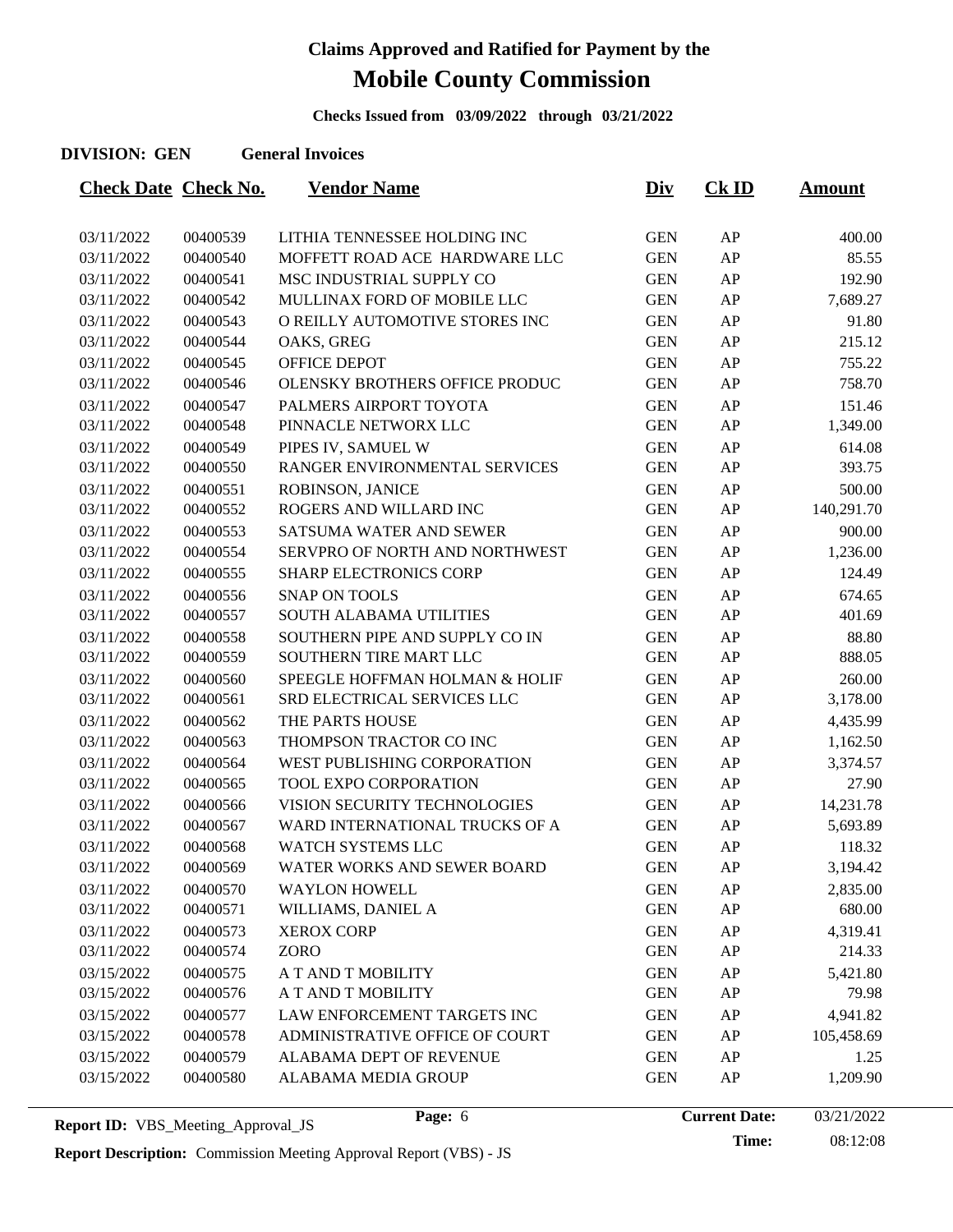**Checks Issued from 03/09/2022 through 03/21/2022**

#### **DIVISION: GEN General Invoices**

| <b>Check Date Check No.</b> |          | <u>Vendor Name</u>                   | <u>Div</u> | $CK$ ID    | <u>Amount</u> |
|-----------------------------|----------|--------------------------------------|------------|------------|---------------|
|                             |          |                                      |            |            |               |
| 03/15/2022                  | 00400581 | ALABAMA MEDIA GROUP                  | <b>GEN</b> | ${\sf AP}$ | 759.26        |
| 03/15/2022                  | 00400582 | ALABAMA MEDIA GROUP                  | <b>GEN</b> | AP         | 870.52        |
| 03/15/2022                  | 00400583 | <b>ALABAMA POWER CO</b>              | <b>GEN</b> | AP         | 230.00        |
| 03/15/2022                  | 00400584 | <b>ALABAMA POWER CO</b>              | <b>GEN</b> | AP         | 102.25        |
| 03/15/2022                  | 00400585 | <b>ALABAMA POWER CO</b>              | <b>GEN</b> | AP         | 119.87        |
| 03/15/2022                  | 00400586 | <b>ALABAMA POWER CO</b>              | <b>GEN</b> | AP         | 66.92         |
| 03/15/2022                  | 00400587 | <b>ALABAMA POWER CO</b>              | <b>GEN</b> | AP         | 50.44         |
| 03/15/2022                  | 00400588 | <b>ALACOURT COM</b>                  | <b>GEN</b> | AP         | 198.00        |
| 03/15/2022                  | 00400589 | <b>AT AND T</b>                      | <b>GEN</b> | AP         | 1,103.04      |
| 03/15/2022                  | 00400590 | <b>AT AND T</b>                      | <b>GEN</b> | AP         | 963.92        |
| 03/15/2022                  | 00400591 | <b>ATCHISON FIRM PC</b>              | <b>GEN</b> | AP         | 4,000.00      |
| 03/15/2022                  | 00400592 | <b>BAYOU CONCRETE LLC</b>            | <b>GEN</b> | AP         | 582.00        |
| 03/15/2022                  | 00400593 | BAYOU FASTENERS AND SUPPLY INC       | <b>GEN</b> | AP         | 142.84        |
| 03/15/2022                  | 00400594 | BLANKENSHIPS UNIVERSAL SUPPLY        | <b>GEN</b> | AP         | 63.92         |
| 03/15/2022                  | 00400595 | <b>BLOSSMAN GAS INC</b>              | <b>GEN</b> | AP         | 92.97         |
| 03/15/2022                  | 00400596 | <b>BOARD OF SCHOOL COMMISSIONERS</b> | <b>GEN</b> | AP         | 221,104.73    |
| 03/15/2022                  | 00400597 | <b>BOARD OF SCHOOL COMMISSIONERS</b> | <b>GEN</b> | AP         | 50,000.00     |
| 03/15/2022                  | 00400598 | <b>BOARD OF SCHOOL COMMISSIONERS</b> | <b>GEN</b> | AP         | 7,810.51      |
| 03/15/2022                  | 00400599 | <b>BOARD OF SCHOOL COMMISSIONERS</b> | <b>GEN</b> | ${\sf AP}$ | 7,264.00      |
| 03/15/2022                  | 00400600 | <b>BOB BARKER CO INC</b>             | <b>GEN</b> | AP         | 814.94        |
| 03/15/2022                  | 00400601 | CABINET DOOR CO INC                  | <b>GEN</b> | ${\sf AP}$ | 859.00        |
| 03/15/2022                  | 00400602 | <b>CITY ELECTRIC SUPPLY</b>          | <b>GEN</b> | AP         | 689.70        |
| 03/15/2022                  | 00400603 | <b>COMCAST CABLE</b>                 | <b>GEN</b> | AP         | 371.49        |
| 03/15/2022                  | 00400604 | CONSUMER CREDIT COUNSELING SER       | <b>GEN</b> | AP         | 472.38        |
| 03/15/2022                  | 00400605 | COTTAGE HILL ATHLETIC ASSOCIAT       | <b>GEN</b> | ${\sf AP}$ | 3,537.70      |
| 03/15/2022                  | 00400606 | DADE PAPER AND BAG CO                | <b>GEN</b> | AP         | 118.69        |
| 03/15/2022                  | 00400607 | DAUPHIN ISLAND WATER SEWER AND       | <b>GEN</b> | AP         | 22.62         |
| 03/15/2022                  | 00400608 | <b>DEPT OF LABOR</b>                 | <b>GEN</b> | AP         | 4,243.69      |
| 03/15/2022                  | 00400609 | <b>EQUIPMENT WATCH</b>               | <b>GEN</b> | ${\sf AP}$ | 3,640.00      |
| 03/15/2022                  | 00400610 | FAMILY COUNSELING CENTER OF MO       | <b>GEN</b> | AP         | 855.00        |
| 03/15/2022                  | 00400611 | FEDERAL EXPRESS CORP                 | <b>GEN</b> | AP         | 35.81         |
| 03/15/2022                  | 00400612 | FEDERAL EXPRESS CORP                 | <b>GEN</b> | AP         | 5.28          |
| 03/15/2022                  | 00400613 | <b>GALLS LLC</b>                     | <b>GEN</b> | ${\sf AP}$ | 1,298.00      |
| 03/15/2022                  | 00400614 | <b>GENERAL FUND</b>                  | <b>GEN</b> | AP         | 100,000.00    |
| 03/15/2022                  | 00400615 | <b>GILMORE SERVICES</b>              | <b>GEN</b> | AP         | 72.76         |
| 03/15/2022                  | 00400616 | <b>GLOBAL EQUIPMENT CO INC</b>       | <b>GEN</b> | AP         | 1,755.99      |
| 03/15/2022                  | 00400617 | GOODWYN MILLS CAWOOD LLC             | <b>GEN</b> | ${\sf AP}$ | 14,450.00     |
| 03/15/2022                  | 00400618 | <b>GRAESTONE AGGREGATES LLC</b>      | <b>GEN</b> | AP         | 8,483.40      |
| 03/15/2022                  | 00400619 | GRAND BAY COMMUNITY ACTION COM       | <b>GEN</b> | AP         | 2,493.72      |
| 03/15/2022                  | 00400620 | HAVEN HILL EGG CO INC                | <b>GEN</b> | ${\sf AP}$ | 157.50        |
| 03/15/2022                  | 00400621 | HD SUPPLY FACILITIES MAINTENAN       | <b>GEN</b> | ${\sf AP}$ | 532.68        |
|                             |          |                                      |            |            |               |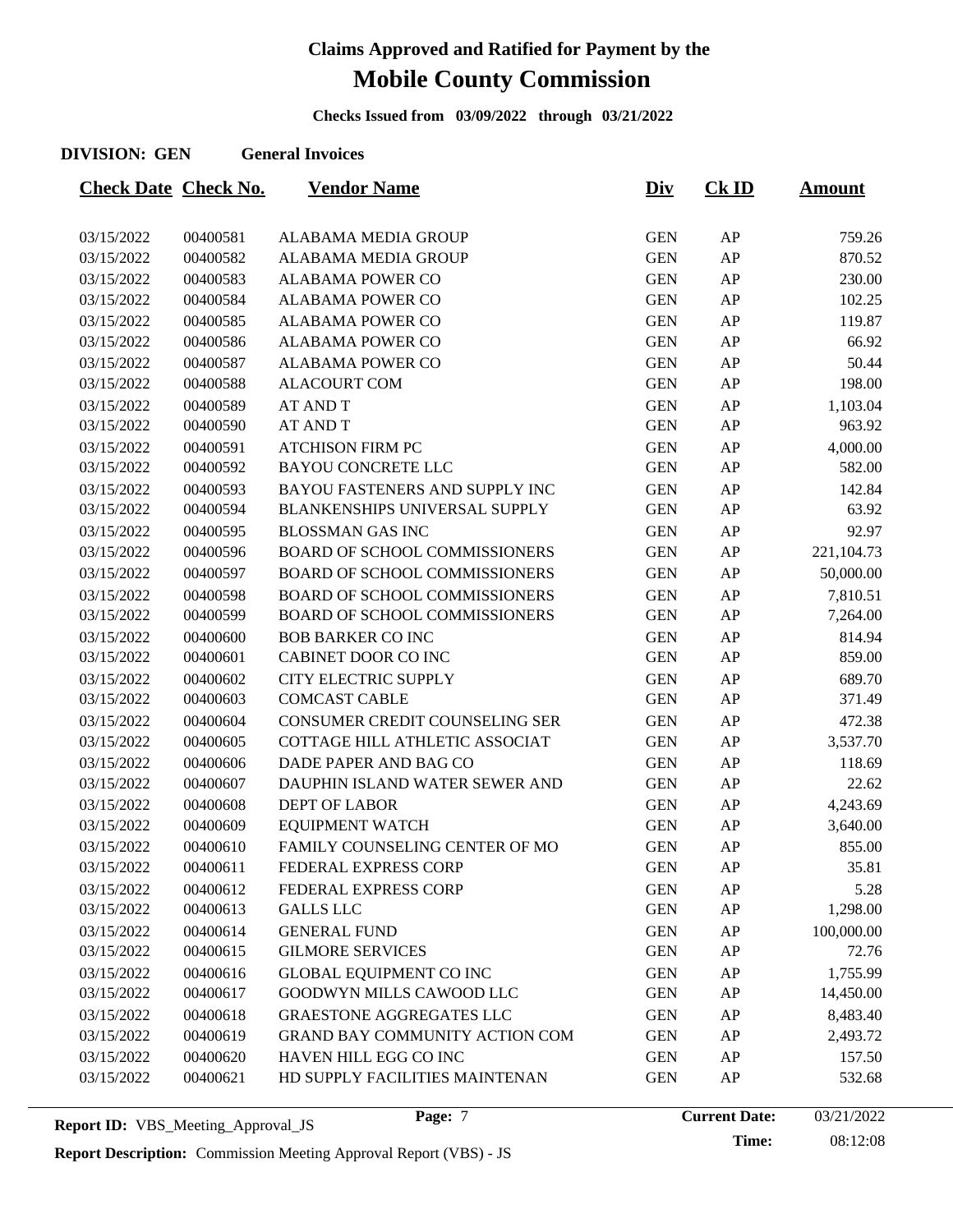**Checks Issued from 03/09/2022 through 03/21/2022**

#### **DIVISION: GEN General Invoices**

| <b>Check Date Check No.</b> |          | <b>Vendor Name</b>                    | <u>Div</u> | $CK$ ID | <u>Amount</u> |
|-----------------------------|----------|---------------------------------------|------------|---------|---------------|
|                             |          |                                       |            |         |               |
| 03/15/2022                  | 00400622 | HILTI INC                             | <b>GEN</b> | AP      | 570.86        |
| 03/15/2022                  | 00400623 | HOME DEPOT, THE                       | <b>GEN</b> | AP      | 1,343.81      |
| 03/15/2022                  | 00400624 | HOUSING FIRST INC                     | <b>GEN</b> | AP      | 1,863.30      |
| 03/15/2022                  | 00400626 | IDA MOBILE CO ECONOMIC DEV FUN        | <b>GEN</b> | AP      | 79,951.14     |
| 03/15/2022                  | 00400627 | <b>IMPERIAL LOCKSMITH LLC</b>         | <b>GEN</b> | AP      | 190.00        |
| 03/15/2022                  | 00400628 | <b>INTERNATIONAL RIGHT OF WAY ASS</b> | <b>GEN</b> | AP      | 660.00        |
| 03/15/2022                  | 00400629 | JOHNSON CONTROLS FIRE PROTECTI        | <b>GEN</b> | AP      | 406.90        |
| 03/15/2022                  | 00400630 | JONES MCLEOD INC                      | <b>GEN</b> | AP      | 273.00        |
| 03/15/2022                  | 00400631 | LOGICAL COMPUTER SOLUTIONS            | <b>GEN</b> | AP      | 1,500.00      |
| 03/15/2022                  | 00400632 | LUDGOOD, MERCERIA L                   | <b>GEN</b> | AP      | 128.17        |
| 03/15/2022                  | 00400633 | MAC'S FRESH PRODUCE LLC               | <b>GEN</b> | AP      | 170.01        |
| 03/15/2022                  | 00400634 | MCCONNELL AUTOMOTIVE CORP             | <b>GEN</b> | AP      | 306.18        |
| 03/15/2022                  | 00400635 | MCCRORY AND WILLIAMS                  | <b>GEN</b> | AP      | 6,115.00      |
| 03/15/2022                  | 00400636 | MCKINNEY PETROLEUM EQUIP              | <b>GEN</b> | AP      | 196.10        |
| 03/15/2022                  | 00400637 | MCMASTER CARR SUPPLY CO               | <b>GEN</b> | AP      | 33.90         |
| 03/15/2022                  | 00400638 | MILLS DISTRIBUTORS                    | <b>GEN</b> | AP      | 33.28         |
| 03/15/2022                  | 00400639 | MINGLEDORFFS INC                      | <b>GEN</b> | AP      | 14,915.00     |
| 03/15/2022                  | 00400640 | MOBILE AREA MARDI GRAS ASSN IN        | <b>GEN</b> | AP      | 15,000.00     |
| 03/15/2022                  | 00400641 | MOBILE AREA WATER AND SEWER SY        | <b>GEN</b> | AP      | 37.19         |
| 03/15/2022                  | 00400642 | MOBILE AREA WATER AND SEWER SY        | <b>GEN</b> | AP      | 50.95         |
| 03/15/2022                  | 00400643 | MOBILE AREA WATER AND SEWER SY        | <b>GEN</b> | AP      | 1,679.98      |
| 03/15/2022                  | 00400644 | MOBILE AREA WATER AND SEWER SY        | <b>GEN</b> | AP      | 7,771.84      |
| 03/15/2022                  | 00400645 | MOBILE AREA WATER AND SEWER SY        | <b>GEN</b> | AP      | 550.35        |
| 03/15/2022                  | 00400646 | MOBILE AREA WATER AND SEWER SY        | <b>GEN</b> | AP      | 2,392.21      |
| 03/15/2022                  | 00400647 | MOBILE AREA WATER AND SEWER SY        | <b>GEN</b> | AP      | 874.01        |
| 03/15/2022                  | 00400648 | MOBILE AREA WATER AND SEWER SY        | <b>GEN</b> | AP      | 21,378.87     |
| 03/15/2022                  | 00400649 | MOBILE AREA WATER AND SEWER SY        | <b>GEN</b> | AP      | 3,878.25      |
| 03/15/2022                  | 00400650 | MOBILE AREA WATER AND SEWER SY        | <b>GEN</b> | AP      | 20,540.61     |
| 03/15/2022                  | 00400651 | MOBILE AREA WATER AND SEWER SY        | <b>GEN</b> | AP      | 618.34        |
| 03/15/2022                  | 00400652 | MOBILE AREA WATER AND SEWER SY        | <b>GEN</b> | AP      | 78.10         |
| 03/15/2022                  | 00400653 | MOBILE AUTOMOTIVE ASSOCIATES L        | <b>GEN</b> | AP      | 4,894.37      |
| 03/15/2022                  | 00400654 | MOBILE BAR ASSOCIATION                | <b>GEN</b> | AP      | 275.00        |
| 03/15/2022                  | 00400655 | MOBILE CO COMMISSION                  | <b>GEN</b> | AP      | 1,379.05      |
| 03/15/2022                  | 00400656 | MOBILE MEDICAL MUSEUM                 | <b>GEN</b> | AP      | 3,000.00      |
| 03/15/2022                  | 00400657 | MOBILE PRESS REGISTER                 | <b>GEN</b> | AP      | 72.90         |
| 03/15/2022                  | 00400658 | MONTGOMERY ADVERTISER                 | <b>GEN</b> | AP      | 946.68        |
| 03/15/2022                  | 00400659 | MOONS, FLEE                           | <b>GEN</b> | AP      | 221.44        |
| 03/15/2022                  | 00400660 | MOTOR CARRIER CONSULTANTS INC         | <b>GEN</b> | AP      | 1,100.00      |
| 03/15/2022                  | 00400661 | MULLINAX FORD OF MOBILE LLC           | <b>GEN</b> | AP      | 3,219.14      |
| 03/15/2022                  | 00400662 | NEWMANS MEDICAL SERVICES INC          | <b>GEN</b> | AP      | 6,200.00      |
| 03/15/2022                  | 00400663 | OEC BUSINESS SUPPLIES                 | <b>GEN</b> | AP      | 188.00        |
|                             |          |                                       |            |         |               |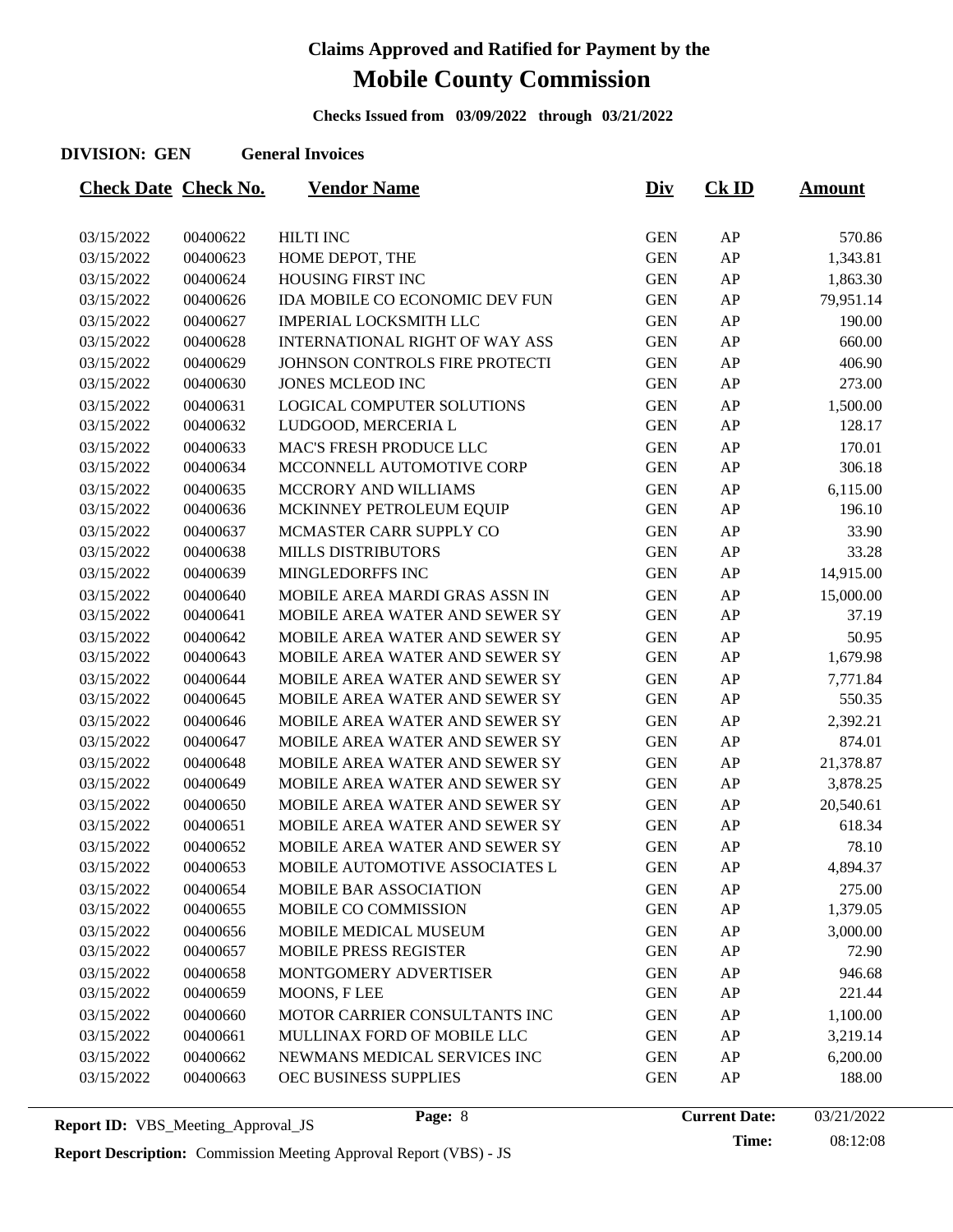**Checks Issued from 03/09/2022 through 03/21/2022**

### **DIVISION: GEN General Invoices**

| <b>Check Date Check No.</b> |          | <b>Vendor Name</b>                    | <u>Div</u> | $CK$ ID | <b>Amount</b> |
|-----------------------------|----------|---------------------------------------|------------|---------|---------------|
|                             |          |                                       |            |         |               |
| 03/15/2022                  | 00400664 | OFFICE DEPOT                          | <b>GEN</b> | AP      | 748.14        |
| 03/15/2022                  | 00400665 | <b>OLENSKY BROTHERS OFFICE PRODUC</b> | <b>GEN</b> | AP      | 813.30        |
| 03/15/2022                  | 00400666 | OZANAM CHARITABLE PHARMACY            | <b>GEN</b> | AP      | 1,990.65      |
| 03/15/2022                  | 00400667 | <b>PITNEY BOWES</b>                   | <b>GEN</b> | AP      | 1,515.09      |
| 03/15/2022                  | 00400668 | <b>POSTMASTER</b>                     | <b>GEN</b> | AP      | 34,662.18     |
| 03/15/2022                  | 00400669 | PRINT KING                            | <b>GEN</b> | AP      | 395.00        |
| 03/15/2022                  | 00400670 | <b>REGIONS BANK</b>                   | <b>GEN</b> | AP      | 3,850.00      |
| 03/15/2022                  | 00400671 | <b>ROBBINS COLLISION PARTS</b>        | <b>GEN</b> | AP      | 631.25        |
| 03/15/2022                  | 00400672 | SARALAND AREA CHAMBER OF COMME        | <b>GEN</b> | AP      | 10,000.00     |
| 03/15/2022                  | 00400673 | <b>SHARP ELECTRONICS CORP</b>         | <b>GEN</b> | AP      | 14.39         |
| 03/15/2022                  | 00400674 | <b>SHERIFFS FUND</b>                  | <b>GEN</b> | AP      | 2,943.42      |
| 03/15/2022                  | 00400675 | SHI INTERNATIONAL CORP                | <b>GEN</b> | AP      | 27,216.28     |
| 03/15/2022                  | 00400676 | SOUTH ALABAMA REGIONAL PLANNIN        | <b>GEN</b> | AP      | 1,273.15      |
| 03/15/2022                  | 00400677 | SPENCERS ENTERPRISE INC               | <b>GEN</b> | AP      | 4,500.00      |
| 03/15/2022                  | 00400678 | <b>SPIRE</b>                          | <b>GEN</b> | AP      | 78.12         |
| 03/15/2022                  | 00400679 | SPRING HILL ANIMAL CLINIC LLC         | <b>GEN</b> | AP      | 2,191.58      |
| 03/15/2022                  | 00400680 | <b>STRATUS AUDIO INC</b>              | <b>GEN</b> | AP      | 50.00         |
| 03/15/2022                  | 00400681 | STRICKLAND PAPER CO INC               | <b>GEN</b> | AP      | 334.50        |
| 03/15/2022                  | 00400682 | TOUCHDOWN CLEANING SERVICE INC        | <b>GEN</b> | AP      | 3,120.00      |
| 03/15/2022                  | 00400683 | TRANE USA INC                         | <b>GEN</b> | AP      | 2,550.88      |
| 03/15/2022                  | 00400684 | TRIPLE A FIRE PROTECTION              | <b>GEN</b> | AP      | 920.00        |
| 03/15/2022                  | 00400685 | <b>TRUIST BANK</b>                    | <b>GEN</b> | AP      | 17,241.46     |
| 03/15/2022                  | 00400686 | UNIVERSITY OF SOUTH ALABAMA           | <b>GEN</b> | AP      | 26,650.38     |
| 03/15/2022                  | 00400687 | US BANK NATIONAL ASSOCIATION          | <b>GEN</b> | AP      | 133,466.26    |
| 03/15/2022                  | 00400688 | US BANK NATIONAL ASSOCIATION          | <b>GEN</b> | AP      | 19,500.00     |
| 03/15/2022                  | 00400689 | <b>VERIZON WIRELESS</b>               | <b>GEN</b> | AP      | 20,867.86     |
| 03/15/2022                  | 00400690 | <b>WALCO INC</b>                      | <b>GEN</b> | AP      | 1,421.00      |
| 03/15/2022                  | 00400691 | <b>WASTE SERVICES LLC</b>             | <b>GEN</b> | AP      | 1,230.00      |
| 03/15/2022                  | 00400692 | WILHELM, DAWN WILSON                  | <b>GEN</b> | AP      | 350.27        |
| 03/15/2022                  | 00400693 | <b>XEROX CORP</b>                     | <b>GEN</b> | AP      | 300.41        |
| 03/15/2022                  | 00400694 | ZORO                                  | <b>GEN</b> | AP      | 713.15        |
| 03/18/2022                  | 00400698 | ABDUR-RAHIM, JABARI                   | <b>GEN</b> | AP      | 500.00        |
| 03/18/2022                  | 00400699 | AL DEPT OF ENVIRONMENTAL MANAG        | <b>GEN</b> | AP      | 4,855.00      |
| 03/18/2022                  | 00400700 | ALABAMA DEPT OF REVENUE               | <b>GEN</b> | AP      | 8.21          |
| 03/18/2022                  | 00400701 | ALABAMA MEDIA GROUP                   | <b>GEN</b> | AP      | 400.00        |
| 03/18/2022                  | 00400702 | <b>ALABAMA POWER CO</b>               | <b>GEN</b> | AP      | 6,935.67      |
| 03/18/2022                  | 00400703 | ALABAMA POWER CO                      | <b>GEN</b> | AP      | 818.07        |
| 03/18/2022                  | 00400704 | <b>ALABAMA POWER CO</b>               | <b>GEN</b> | AP      | 28.41         |
| 03/18/2022                  | 00400705 | ALABAMA POWER CO                      | <b>GEN</b> | AP      | 47.39         |
| 03/18/2022                  | 00400706 | <b>ALABAMA POWER CO</b>               | <b>GEN</b> | AP      | 296.96        |
| 03/18/2022                  | 00400707 | ALABAMA POWER CO                      | <b>GEN</b> | AP      | 278.64        |
|                             |          |                                       |            |         |               |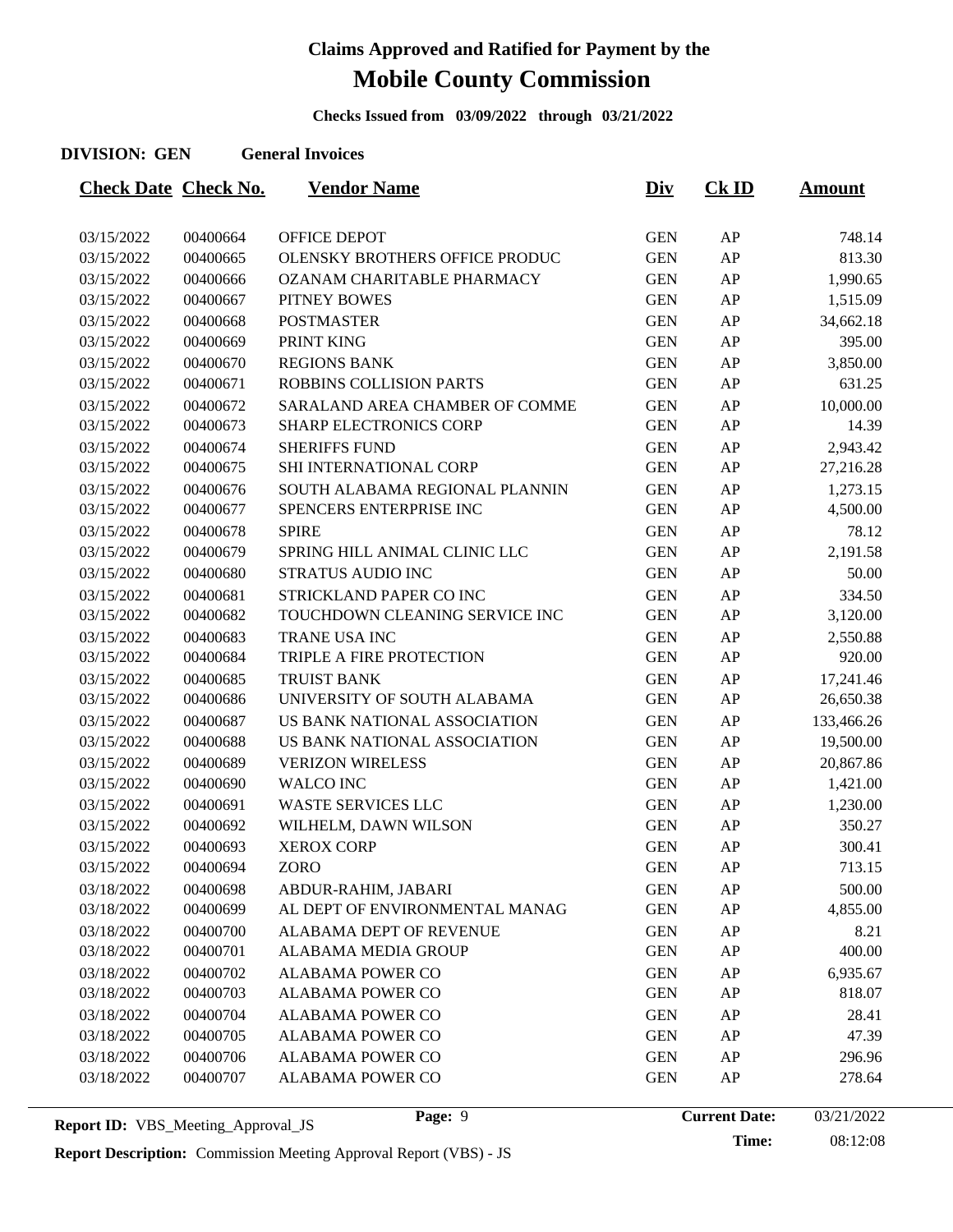**Checks Issued from 03/09/2022 through 03/21/2022**

#### **DIVISION: GEN General Invoices**

| <b>Check Date Check No.</b> |          | <u>Vendor Name</u>             | <u>Div</u> | <u>Ck ID</u> | <u>Amount</u> |
|-----------------------------|----------|--------------------------------|------------|--------------|---------------|
|                             |          |                                |            |              |               |
| 03/18/2022                  | 00400708 | <b>ALABAMA POWER CO</b>        | <b>GEN</b> | AP           | 542.05        |
| 03/18/2022                  | 00400709 | <b>ALABAMA POWER CO</b>        | <b>GEN</b> | AP           | 2,056.52      |
| 03/18/2022                  | 00400710 | <b>ALABAMA POWER CO</b>        | <b>GEN</b> | AP           | 1,619.38      |
| 03/18/2022                  | 00400711 | <b>ALABAMA POWER CO</b>        | <b>GEN</b> | AP           | 2,165.05      |
| 03/18/2022                  | 00400712 | ALABAMA POWER CO               | <b>GEN</b> | AP           | 27.34         |
| 03/18/2022                  | 00400713 | ALABAMA POWER CO               | <b>GEN</b> | AP           | 163.27        |
| 03/18/2022                  | 00400714 | <b>ALABAMA POWER CO</b>        | <b>GEN</b> | AP           | 773.79        |
| 03/18/2022                  | 00400715 | ALABAMA POWER CO               | <b>GEN</b> | AP           | 40.43         |
| 03/18/2022                  | 00400716 | ALABAMA POWER CO               | <b>GEN</b> | AP           | 1,270.79      |
| 03/18/2022                  | 00400717 | AMERICAN RENTAL AND POWER EQUI | <b>GEN</b> | AP           | 244.63        |
| 03/18/2022                  | 00400718 | APCO INTERNATIONAL             | <b>GEN</b> | AP           | 216.00        |
| 03/18/2022                  | 00400719 | AS AND G CLAIMS ADMINISTRATION | <b>GEN</b> | AP           | 69,912.83     |
| 03/18/2022                  | 00400720 | <b>AUBURN UNIVERSITY</b>       | <b>GEN</b> | AP           | 900.00        |
| 03/18/2022                  | 00400721 | <b>BAY LANDSCAPING INC</b>     | <b>GEN</b> | AP           | 1,025.00      |
| 03/18/2022                  | 00400722 | BAYOU FASTENERS AND SUPPLY INC | <b>GEN</b> | AP           | 69.20         |
| 03/18/2022                  | 00400723 | BOARD OF SCHOOL COMMISSIONERS  | <b>GEN</b> | AP           | 9,598.53      |
| 03/18/2022                  | 00400724 | <b>BOB BARKER CO INC</b>       | <b>GEN</b> | AP           | 1,695.90      |
| 03/18/2022                  | 00400725 | <b>BORDEN DAIRY COMPANY</b>    | <b>GEN</b> | AP           | 551.35        |
| 03/18/2022                  | 00400726 | BURDEN III, LOUIS RUSSELL      | <b>GEN</b> | AP           | 500.00        |
| 03/18/2022                  | 00400727 | CITY OF CHICKASAW BOARD OF EDU | <b>GEN</b> | AP           | 255.44        |
| 03/18/2022                  | 00400728 | <b>CITY OF MOBILE</b>          | <b>GEN</b> | AP           | 50.00         |
| 03/18/2022                  | 00400729 | COBURN CONSTRUCTION CO INC     | <b>GEN</b> | AP           | 5,900.00      |
| 03/18/2022                  | 00400730 | <b>COMCAST CABLE</b>           | <b>GEN</b> | AP           | 6.32          |
| 03/18/2022                  | 00400731 | COMPLETE SAFETY WORKS INC      | <b>GEN</b> | ${\sf AP}$   | 720.00        |
| 03/18/2022                  | 00400732 | SALISBURY, DEBORAH L           | <b>GEN</b> | AP           | 500.00        |
| 03/18/2022                  | 00400733 | COVINGTON AND SONS LLC         | <b>GEN</b> | AP           | 581.00        |
| 03/18/2022                  | 00400734 | CPC SOFTWARE SOLUTIONS         | <b>GEN</b> | AP           | 449.04        |
| 03/18/2022                  | 00400735 | <b>CRAFT TRAINING FUND</b>     | <b>GEN</b> | AP           | 1,385.00      |
| 03/18/2022                  | 00400736 | <b>DIGI KEY CORP</b>           | <b>GEN</b> | AP           | 2,498.40      |
| 03/18/2022                  | 00400737 | DOGVACCINE4LESS.COM            | <b>GEN</b> | AP           | 2,512.80      |
| 03/18/2022                  | 00400738 | <b>J2 CLOUD SERVICES LLC</b>   | <b>GEN</b> | AP           | 29.99         |
| 03/18/2022                  | 00400739 | <b>EMPIRE TRUCK SALES INC</b>  | <b>GEN</b> | AP           | 195.96        |
| 03/18/2022                  | 00400740 | FELLOWES, INC                  | <b>GEN</b> | AP           | 1,477.68      |
| 03/18/2022                  | 00400741 | <b>GENERAL FUND</b>            | <b>GEN</b> | AP           | 49,974.05     |
| 03/18/2022                  | 00400742 | HALE, MARK H                   | <b>GEN</b> | AP           | 1,225.00      |
| 03/18/2022                  | 00400743 | HEALTH INSURANCE ACCOUNT       | <b>GEN</b> | AP           | 24,923.25     |
| 03/18/2022                  | 00400744 | HOWZE JR, ROBERT LEE           | <b>GEN</b> | AP           | 500.00        |
| 03/18/2022                  | 00400745 | HUNTER SECURITY INC            | <b>GEN</b> | AP           | 140.00        |
| 03/18/2022                  | 00400746 | <b>IDEAL TRUCK SERVICE INC</b> | <b>GEN</b> | AP           | 1,848.97      |
| 03/18/2022                  | 00400747 | <b>IMPERIAL LOCKSMITH LLC</b>  | <b>GEN</b> | AP           | 190.00        |
| 03/18/2022                  | 00400748 | <b>INDIGENT CARE FUND</b>      | <b>GEN</b> | AP           | 45,783.16     |
|                             |          |                                |            |              |               |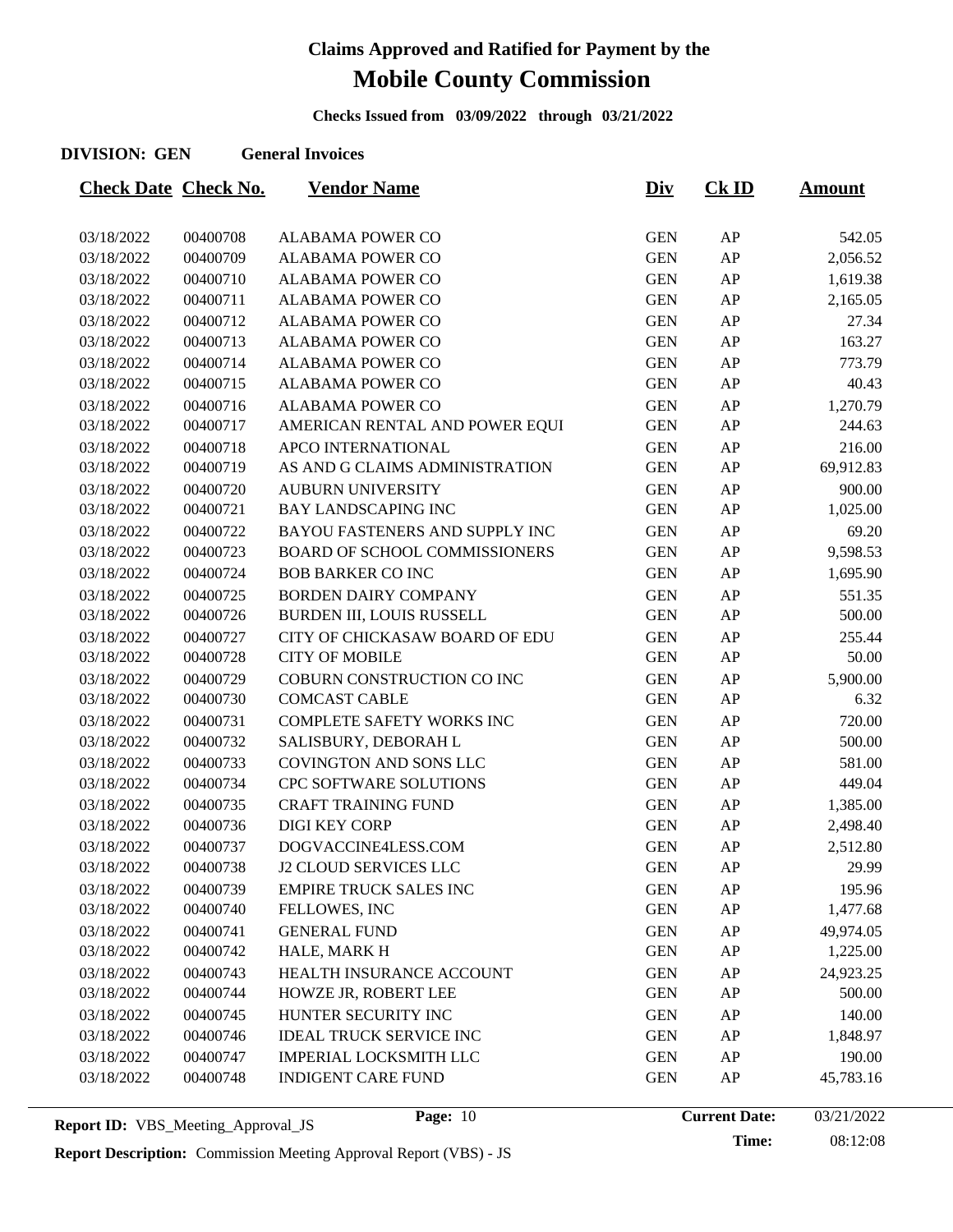**Checks Issued from 03/09/2022 through 03/21/2022**

### **DIVISION: GEN General Invoices**

| <b>Check Date Check No.</b> |          | <u>Vendor Name</u>                    | <u>Div</u> | $CK$ ID | <b>Amount</b> |
|-----------------------------|----------|---------------------------------------|------------|---------|---------------|
|                             |          |                                       |            |         |               |
| 03/18/2022                  | 00400749 | <b>IRBY OVERTON VETERINARY HOSPIT</b> | <b>GEN</b> | AP      | 1,812.51      |
| 03/18/2022                  | 00400750 | <b>IRBY OVERTON VETERINARY HOSPIT</b> | <b>GEN</b> | AP      | 260.22        |
| 03/18/2022                  | 00400751 | KENTWOOD SPRING WATER CO              | <b>GEN</b> | AP      | 985.74        |
| 03/18/2022                  | 00400752 | LEMOYNE WATER SYSTEM INC              | <b>GEN</b> | AP      | 347.28        |
| 03/18/2022                  | 00400753 | LENNOX INDUSTRIES INC                 | <b>GEN</b> | AP      | 4,302.00      |
| 03/18/2022                  | 00400754 | <b>MANDA STAMP CO</b>                 | <b>GEN</b> | AP      | 28.00         |
| 03/18/2022                  | 00400755 | MCCONNELL AUTOMOTIVE CORP             | <b>GEN</b> | AP      | 194.55        |
| 03/18/2022                  | 00400756 | MCGILL, AGNES                         | <b>GEN</b> | AP      | 500.00        |
| 03/18/2022                  | 00400757 | MCKESSON MEDICAL SURGICAL GOVE        | <b>GEN</b> | AP      | 571.15        |
| 03/18/2022                  | 00400758 | <b>MICROGENICS CORP</b>               | <b>GEN</b> | AP      | 7,768.29      |
| 03/18/2022                  | 00400759 | MOBILE AREA CHAMBER OF COMMERC        | <b>GEN</b> | AP      | 3,250.00      |
| 03/18/2022                  | 00400760 | MOBILE AUTOMOTIVE ASSOCIATES L        | <b>GEN</b> | AP      | 1,136.80      |
| 03/18/2022                  | 00400761 | MOBILE BAR ASSOCIATION                | <b>GEN</b> | AP      | 120.00        |
| 03/18/2022                  | 00400762 | MOBILE CASH AND CARRY                 | <b>GEN</b> | AP      | 36.63         |
| 03/18/2022                  | 00400763 | MULLINAX FORD OF MOBILE LLC           | <b>GEN</b> | AP      | 518.94        |
| 03/18/2022                  | 00400764 | MWI VETERINARY SUPPLY CO              | <b>GEN</b> | AP      | 893.76        |
| 03/18/2022                  | 00400765 | NATIONAL ASSN FOR COUNTY COMMU        | <b>GEN</b> | AP      | 2,810.00      |
| 03/18/2022                  | 00400766 | OFFICE DEPOT                          | <b>GEN</b> | AP      | 219.30        |
| 03/18/2022                  | 00400767 | OLENSKY BROTHERS OFFICE PRODUC        | <b>GEN</b> | AP      | 549.40        |
| 03/18/2022                  | 00400768 | PITNEY BOWES BANK INC, THE            | <b>GEN</b> | AP      | 60,000.00     |
| 03/18/2022                  | 00400769 | POSTAGEINK COM LLC                    | <b>GEN</b> | AP      | 1,322.90      |
| 03/18/2022                  | 00400770 | PRECISION AUTO GLASS INC              | <b>GEN</b> | AP      | 513.29        |
| 03/18/2022                  | 00400771 | ROSTEN, PETER                         | <b>GEN</b> | AP      | 2,692.30      |
| 03/18/2022                  | 00400772 | SARALAND CITY SCHOOL SYSTEM           | <b>GEN</b> | AP      | 578.82        |
| 03/18/2022                  | 00400773 | SARALAND UNITED METHODIST CHUR        | <b>GEN</b> | AP      | 2,256.75      |
| 03/18/2022                  | 00400774 | <b>SHARP ELECTRONICS CORP</b>         | <b>GEN</b> | AP      | 3,706.58      |
| 03/18/2022                  | 00400775 | SHRED IT US HOLD CO INC               | <b>GEN</b> | AP      | 417.58        |
| 03/18/2022                  | 00400776 | SPROT PRINTER RIBBONS LLC             | <b>GEN</b> | AP      | 974.00        |
| 03/18/2022                  | 00400777 | STRICKLAND PAPER CO INC               | <b>GEN</b> | AP      | 100.35        |
| 03/18/2022                  | 00400778 | TAX TRUST ACCOUNT                     | <b>GEN</b> | AP      | 12.31         |
| 03/18/2022                  | 00400779 | <b>TERMINIX SERVICE</b>               | <b>GEN</b> | AP      | 533.00        |
| 03/18/2022                  | 00400780 | <b>TETRA TECH INC</b>                 | <b>GEN</b> | AP      | 39,332.50     |
| 03/18/2022                  | 00400781 | THOMAS, ANNICE                        | <b>GEN</b> | AP      | 500.00        |
| 03/18/2022                  | 00400782 | THOMPSON TRACTOR CO INC               | <b>GEN</b> | AP      | 1,459.96      |
| 03/18/2022                  | 00400783 | WEST PUBLISHING CORPORATION           | <b>GEN</b> | AP      | 3,670.62      |
| 03/18/2022                  | 00400784 | <b>TRUIST BANK</b>                    | <b>GEN</b> | AP      | 2,199.12      |
| 03/18/2022                  | 00400785 | <b>TRUIST BANK</b>                    | <b>GEN</b> | AP      | 221.00        |
| 03/18/2022                  | 00400786 | TRUIST BANK                           | <b>GEN</b> | AP      | 2,234.66      |
| 03/18/2022                  | 00400787 | <b>TRUIST BANK</b>                    | <b>GEN</b> | AP      | 1,927.16      |
| 03/18/2022                  | 00400788 | <b>TRUIST BANK</b>                    | <b>GEN</b> | AP      | 6,188.65      |
| 03/18/2022                  | 00400789 | WASTE MANAGEMENT INC                  | <b>GEN</b> | AP      | 66.61         |
|                             |          |                                       |            |         |               |

**Time:** 08:12:08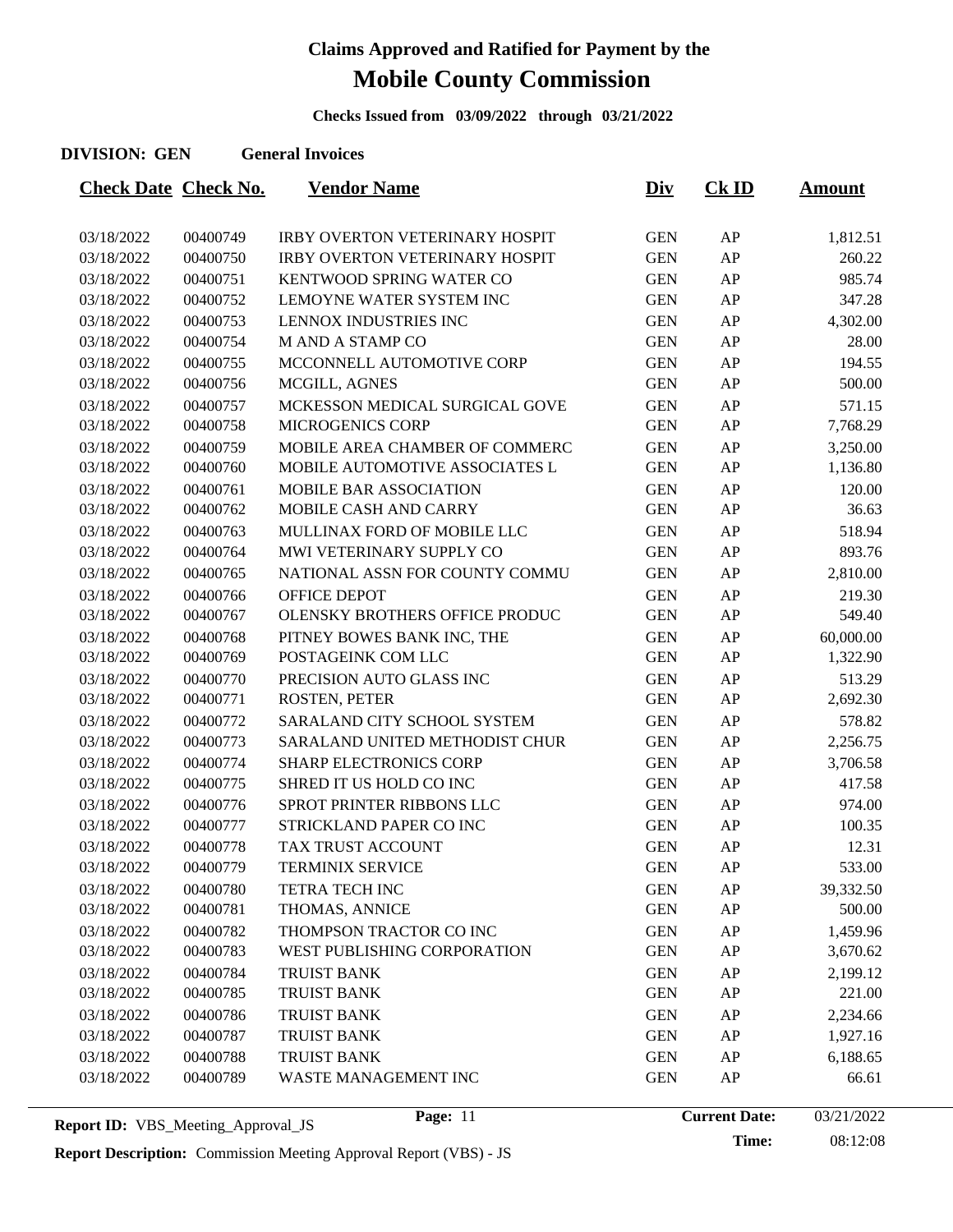**Checks Issued from 03/09/2022 through 03/21/2022**

| <b>DIVISION: GEN</b>        |          | <b>General Invoices</b>                       |             |         |               |
|-----------------------------|----------|-----------------------------------------------|-------------|---------|---------------|
| <b>Check Date Check No.</b> |          | <b>Vendor Name</b>                            | <b>Div</b>  | $CK$ ID | <b>Amount</b> |
| 03/18/2022                  | 00400790 | <b>WEX BANK</b>                               | <b>GEN</b>  | AP      | 734.53        |
| 03/18/2022                  | 00400791 | WILLIAMS SR, CHRISTOPHER L                    | <b>GEN</b>  | AP      | 29.25         |
| 03/18/2022                  | 00400792 | WILLIAMS, JACKIE M                            | <b>GEN</b>  | AP      | 15.80         |
| 03/18/2022                  | 00400793 | WILLIS TOWERS WATSON SOUTHEAST                | <b>GEN</b>  | AP      | 50.00         |
| 03/18/2022                  | 00400794 | WOODS, BABARA ANN                             | <b>GEN</b>  | AP      | 500.00        |
| 03/18/2022                  | 00400795 | <b>XEROX CORP</b>                             | <b>GEN</b>  | AP      | 244.07        |
|                             |          | <b>Total Claims Paid for General Invoices</b> |             |         | 4,425,317.07  |
| 03/14/2022                  | 00000238 | MOBILE CO ACCOUNTS PAYABLE ACC                | <b>TRES</b> | 31      | 73.00         |
| 03/17/2022                  | 00000239 | MOBILE CO ACCOUNTS PAYABLE ACC                | <b>TRES</b> | 31      | 33.50         |
| 03/17/2022                  | 00001012 | MOBILE CO ACCOUNTS PAYABLE ACC                | <b>TRES</b> | 04      | 3,670.62      |
| 03/10/2022                  | 00001022 | MOBILE CO ACCOUNTS PAYABLE ACC                | <b>TRES</b> | 75      | 527,937.04    |
| 03/14/2022                  | 00001023 | MOBILE CO ACCOUNTS PAYABLE ACC                | <b>TRES</b> | 75      | 470.40        |
| 03/17/2022                  | 00001024 | MOBILE CO ACCOUNTS PAYABLE ACC                | <b>TRES</b> | 75      | 63,800.33     |
| 03/21/2022                  | 00001025 | MOBILE CO ACCOUNTS PAYABLE ACC                | <b>TRES</b> | 75      | 347,656.07    |
| 03/21/2022                  | 00001034 | MOBILE CO ACCOUNTS PAYABLE ACC                | <b>TRES</b> | 74      | 63,780.46     |
| 03/10/2022                  | 00001138 | MOBILE CO ACCOUNTS PAYABLE ACC                | <b>TRES</b> | 67      | 73,864.73     |
| 03/10/2022                  | 00001147 | MOBILE CO ACCOUNTS PAYABLE ACC                | <b>TRES</b> | 70      | 141,105.70    |
| 03/14/2022                  | 00001148 | MOBILE CO ACCOUNTS PAYABLE ACC                | <b>TRES</b> | 70      | 141,194.81    |
| 03/17/2022                  | 00001149 | MOBILE CO ACCOUNTS PAYABLE ACC                | <b>TRES</b> | 70      | 29,188.11     |
| 03/21/2022                  | 00001150 | MOBILE CO ACCOUNTS PAYABLE ACC                | <b>TRES</b> | 70      | 7,500.00      |
| 03/10/2022                  | 00001179 | MOBILE CO ACCOUNTS PAYABLE ACC                | <b>TRES</b> | 68      | 680.00        |
| 03/17/2022                  | 00001180 | MOBILE CO ACCOUNTS PAYABLE ACC                | <b>TRES</b> | 68      | 38,510.91     |
| 03/21/2022                  | 00001181 | MOBILE CO ACCOUNTS PAYABLE ACC                | <b>TRES</b> | 68      | 41,698.98     |
| 03/21/2022                  | 00001339 | MOBILE CO ACCOUNTS PAYABLE ACC                | <b>TRES</b> | 66      | 2,089.63      |
| 03/14/2022                  | 00001489 | MOBILE CO ACCOUNTS PAYABLE ACC                | <b>TRES</b> | 60      | 476.28        |
| 03/21/2022                  | 00001490 | MOBILE CO ACCOUNTS PAYABLE ACC                | <b>TRES</b> | 60      | 331,782.23    |
| 03/21/2022                  | 00001720 | MOBILE CO ACCOUNTS PAYABLE ACC                | <b>TRES</b> | 47      | 58,645.50     |
| 03/14/2022                  | 00001745 | MOBILE CO ACCOUNTS PAYABLE ACC                | <b>TRES</b> | 39      | 475.00        |
| 03/21/2022                  | 00001746 | MOBILE CO ACCOUNTS PAYABLE ACC                | <b>TRES</b> | 39      | 300.00        |
| 03/10/2022                  | 00001867 | MOBILE CO ACCOUNTS PAYABLE ACC                | <b>TRES</b> | 20      | 783.94        |
| 03/21/2022                  | 00001868 | MOBILE CO ACCOUNTS PAYABLE ACC                | <b>TRES</b> | $20\,$  | 359,310.55    |
| 03/14/2022                  | 00002147 | MOBILE CO ACCOUNTS PAYABLE ACC                | <b>TRES</b> | 38      | 11,331.47     |
| 03/17/2022                  | 00002148 | MOBILE CO ACCOUNTS PAYABLE ACC                | <b>TRES</b> | 38      | 5,066.75      |
| 03/21/2022                  | 00002149 | MOBILE CO ACCOUNTS PAYABLE ACC                | <b>TRES</b> | 38      | 40,684.44     |
| 03/10/2022                  | 00002216 | MOBILE CO ACCOUNTS PAYABLE ACC                | <b>TRES</b> | 22      | 8,730.16      |
| 03/14/2022                  | 00002217 | MOBILE CO ACCOUNTS PAYABLE ACC                | <b>TRES</b> | 22      | 563,792.73    |
| 03/17/2022                  | 00002218 | MOBILE CO ACCOUNTS PAYABLE ACC                | <b>TRES</b> | 22      | 92,764.47     |
| 03/21/2022                  | 00002219 | MOBILE CO ACCOUNTS PAYABLE ACC                | <b>TRES</b> | 22      | 7,192.38      |
| 03/10/2022                  | 00003133 | MOBILE CO ACCOUNTS PAYABLE ACC                | <b>TRES</b> | 35      | 5,670.26      |
| 03/14/2022                  | 00003134 | MOBILE CO ACCOUNTS PAYABLE ACC                | <b>TRES</b> | 35      | 44,612.88     |

**Report ID:** VBS\_Meeting\_Approval\_JS **Page:** 12 **Current Date:** 

**Report Description:** Commission Meeting Approval Report (VBS) - JS